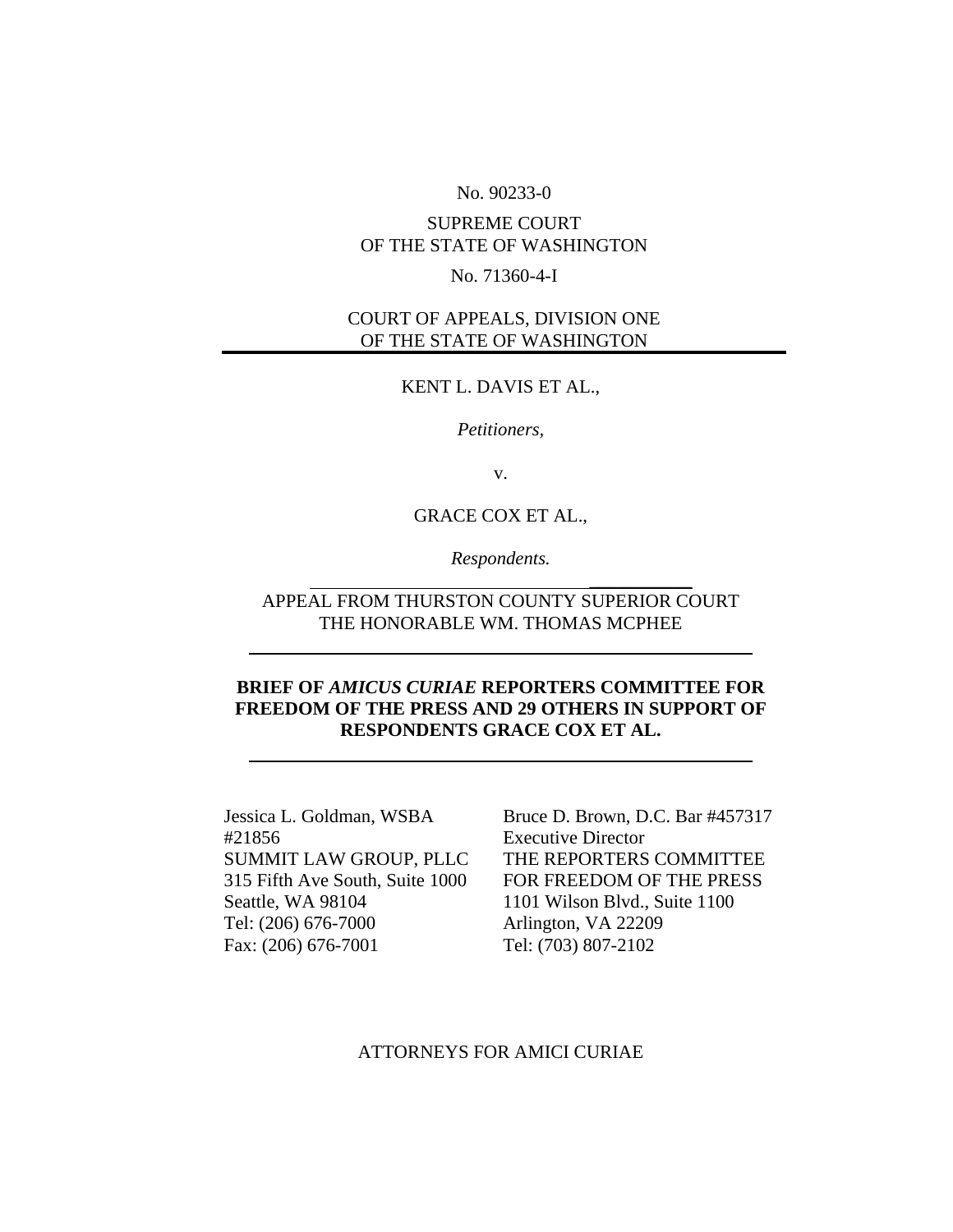# **TABLE OF CONTENTS**

| I. | The Washington anti-SLAPP law is consistent with a<br>long-standing national trend of protecting speakers                                                  |  |
|----|------------------------------------------------------------------------------------------------------------------------------------------------------------|--|
| П. | The mechanisms that the statute provides to dispose of<br>meritless SLAPP suits are constitutionally sound19                                               |  |
|    | RCW 4.24.525's burden-shifting provision does<br>A.<br>not violate separation of powers or the right of                                                    |  |
|    | RCW 4.24.525's discovery stay does not infringe<br>$B_{\cdot}$<br>the rights of petition or of access to the courts22                                      |  |
|    | RCW 4.24.525's fee-shifting and mandatory<br>C.<br>damages provisions do not violate the rights of<br>petition or of access to the courts because there is |  |
|    |                                                                                                                                                            |  |
|    |                                                                                                                                                            |  |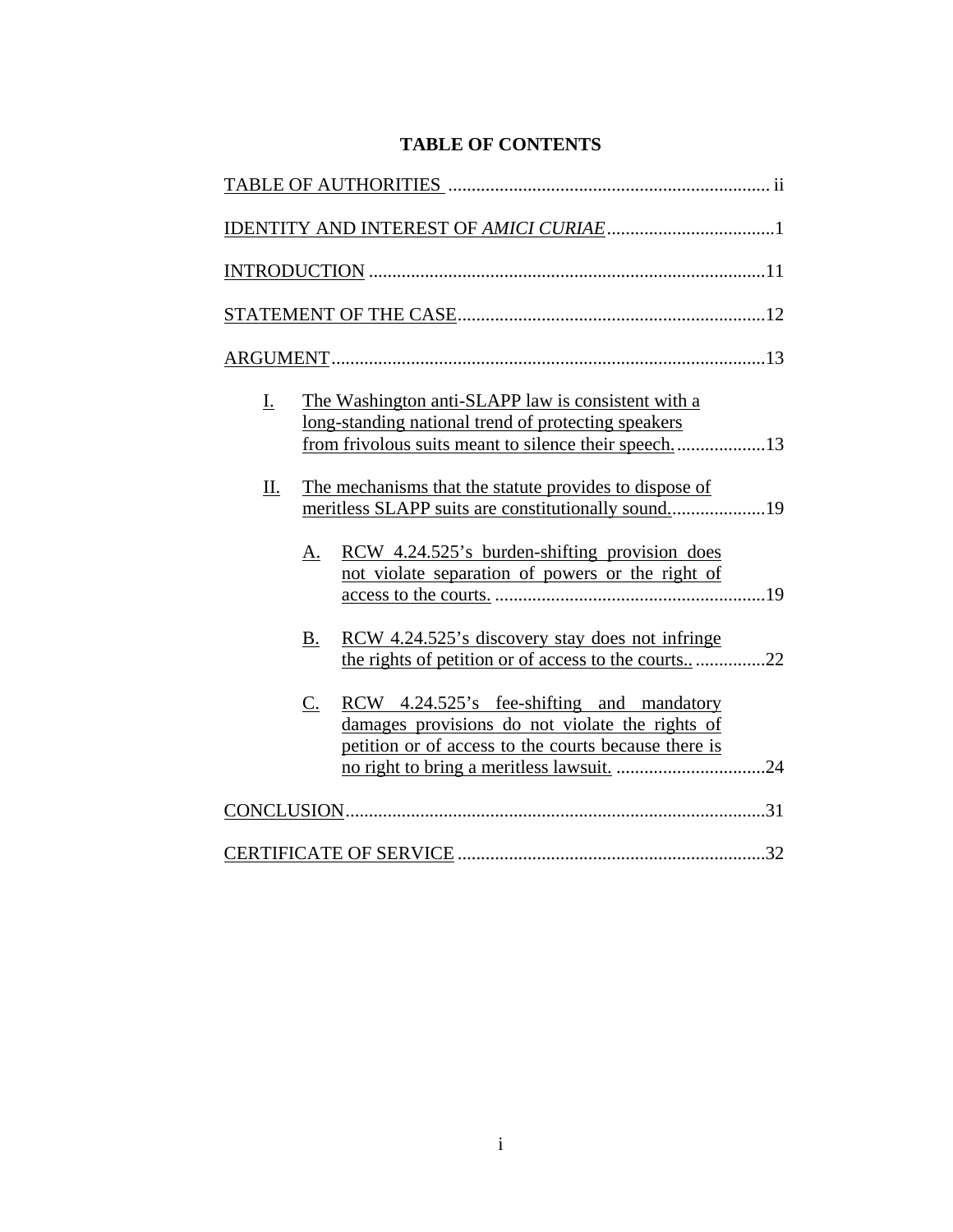# **TABLE OF AUTHORITIES**

# **Cases**

| Akrie v. Grant, 178 Wn. App. 506, 315 P.3d 567 (2013) 12, 20, 30          |
|---------------------------------------------------------------------------|
| Am. Legion Post No. 149 v. Dep't of Health, 164 Wn.2d 570,                |
|                                                                           |
|                                                                           |
| Bill Johnson's Restaurants, Inc. v. NLRB, 461 U.S. 731 (1983) .25, 26, 28 |
| California Motor Transport Co. v. Trucking Unlimited, 404                 |
|                                                                           |
|                                                                           |
|                                                                           |
| Collier v. City of Tacoma, 121 Wn.2d 737, 854 P.2d 1046                   |
|                                                                           |
| Dillon v. Seattle Deposition Reporters, LLC, 179 Wn. App.                 |
| Eastern Railroad Presidents Conference v. Noerr Motor                     |
| Equilon Enters. v. Consumer Cause, Inc., 24 Cal Rptr. 2d 507              |
| Flores v. Emerich & Fike, 285 Fed. Appx. 728, 2010 WL                     |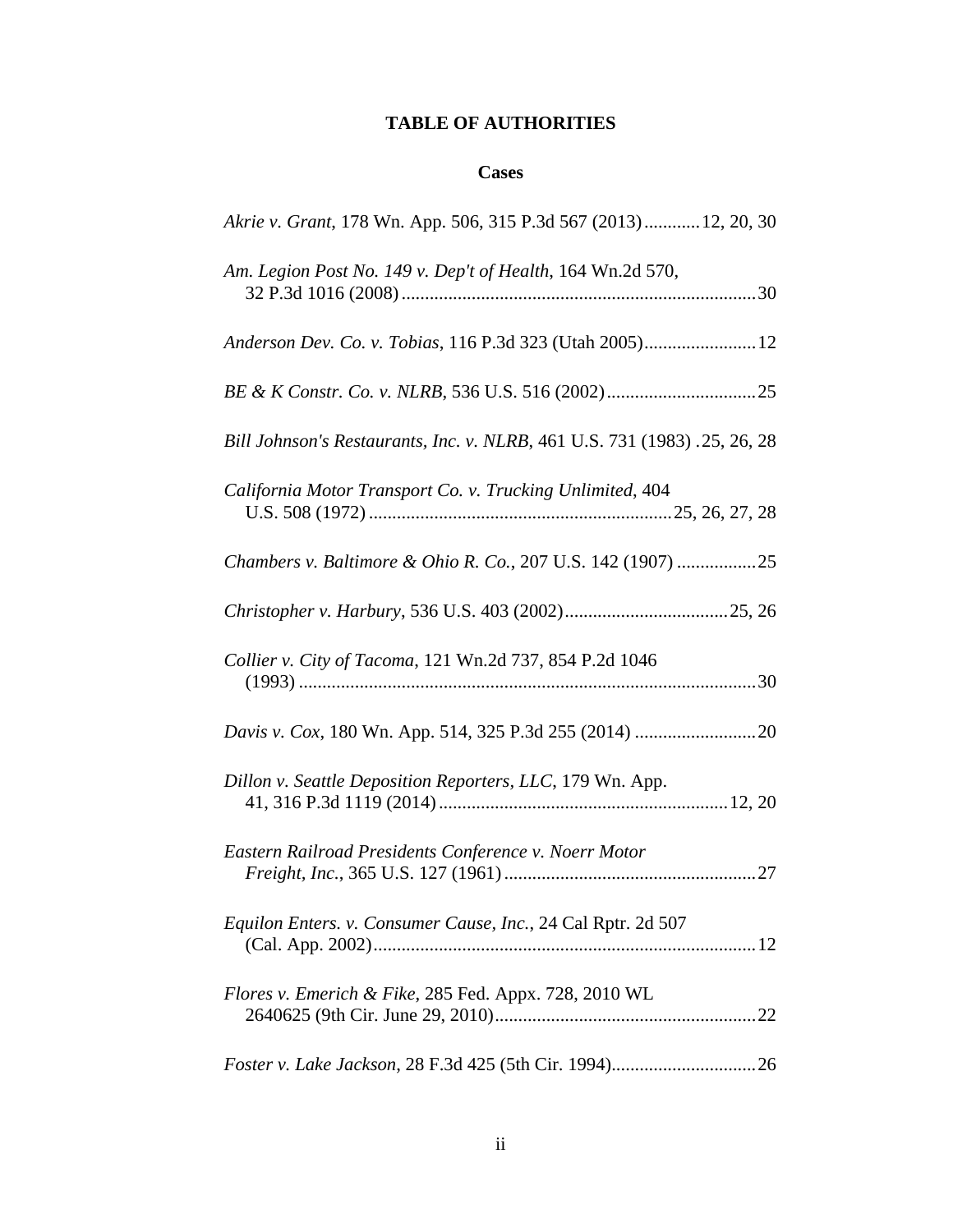| Gilman v. MacDonald, 74 Wn. App. 733, 875 P.2d 697 (1994) 17 |
|--------------------------------------------------------------|
| Guam Greyhound Inc. v. Brizill, No. CVA07-021, 2008 WL       |
|                                                              |
| Herron v. Tribune Pub. Co., 108 Wn.2d 162, 736 P.2d 249      |
| Hometown Props., Inc. v. Fleming, 680 A.2d 56 (R.I. 1996) 12 |
| Lafayette Morehouse, Inc. v. Chronicle Publ'g Co., 44 Cal    |
|                                                              |
|                                                              |
|                                                              |
|                                                              |
|                                                              |
|                                                              |
| Protect Our Mountain Env't Dist. Court, 677 P.2d 1361 (Colo. |
| Royce v. Willowbrook Cemeter, Inc., No. X08CV010185694,      |
|                                                              |
|                                                              |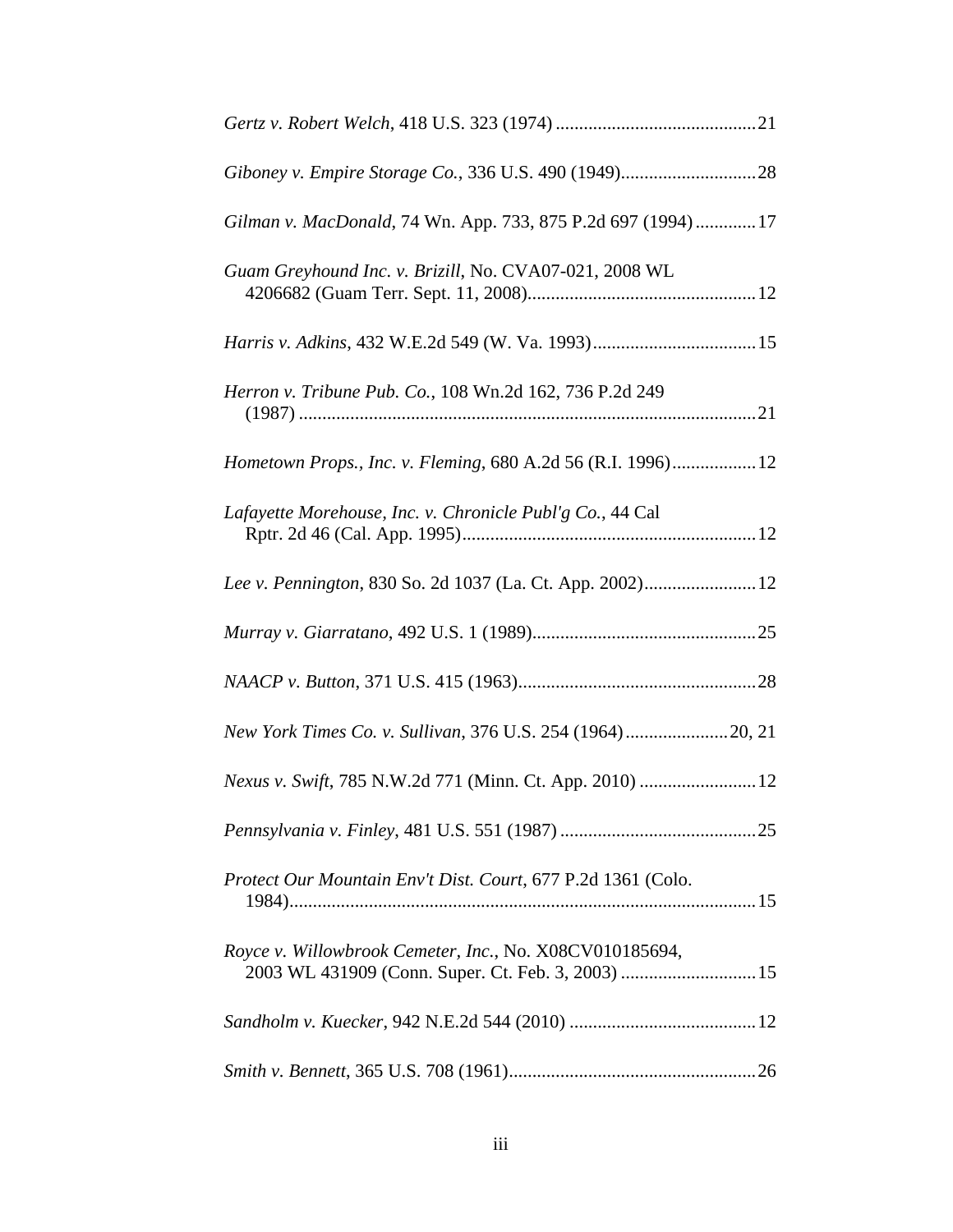| <i>State v. Karas, 108 Wn. App. 692, 32 P.3d 1016 (2001) 22, 23, 24</i> |    |
|-------------------------------------------------------------------------|----|
| United Mine Workers of America v. Pennington, 381 U.S. 657              |    |
|                                                                         |    |
|                                                                         |    |
| Wolfgram v. Wells Fargo Bank, 61 Cal. Rptr. 2d 694 (Cal.                | 29 |

# **Statutes**

| 27 Pa. Const. Stat. Ann. §§ 7707, 9301-8303 (West 2014)  15   |
|---------------------------------------------------------------|
| 735 Ill. Comp. Stat. Ann. 110/115-110/25 (LexisNexis 2014) 15 |
| Act of May 5, 1989, 1989 Wash. Sess. Laws 1119 (codified as   |
| Ariz. Rev. Stat. Ann. §§ 12-751-12-752 (LexisNexis 2014)  14  |
|                                                               |
|                                                               |
|                                                               |
|                                                               |
|                                                               |
| Fla. Stat. Ann. §§ 720.304(4), 768.295 (LexisNexis2014) 14    |
|                                                               |
|                                                               |
| Haw. Rev. Stat. §§ 634F-1-634F-4 (LexisNexis 2014)  14        |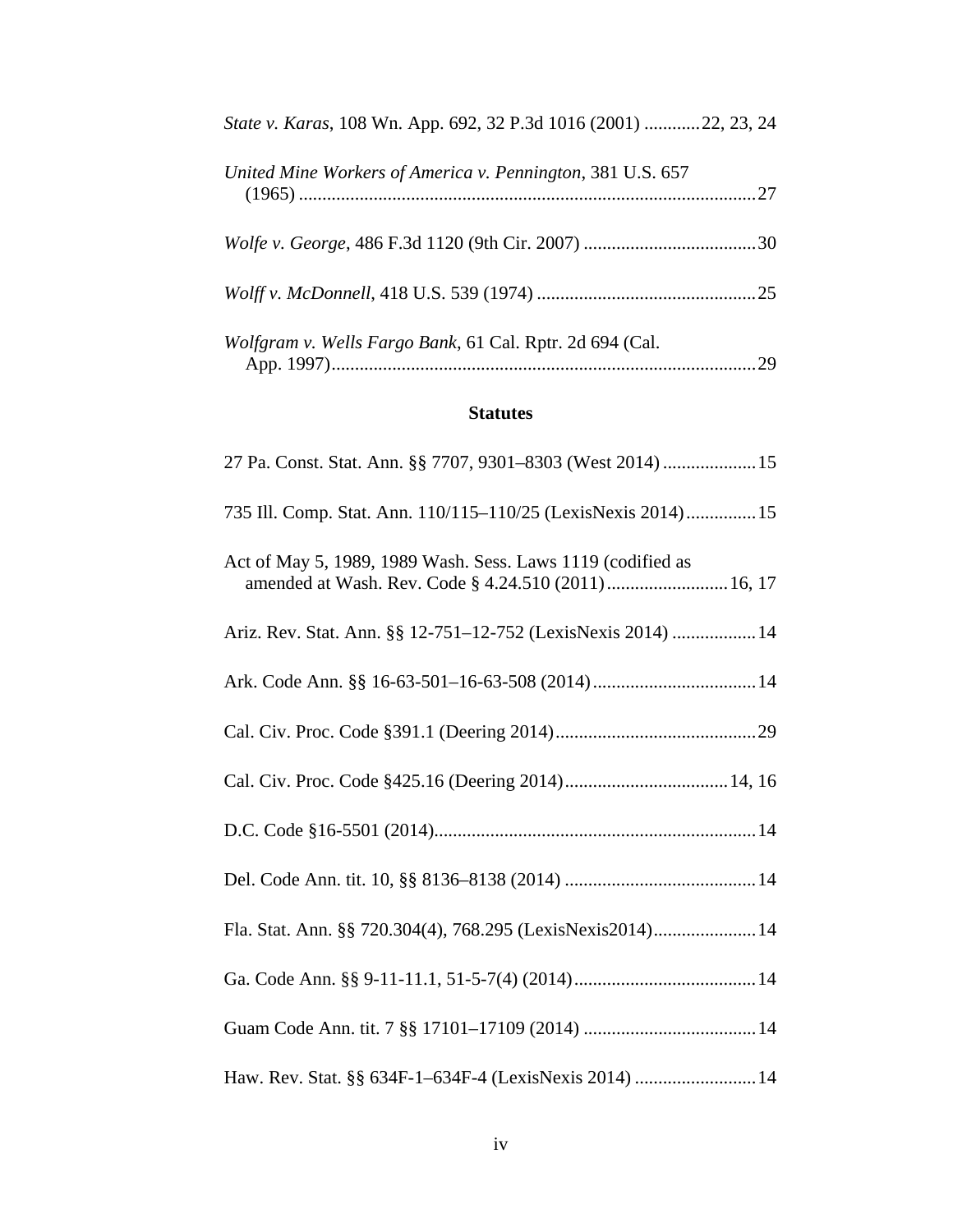| Ind. Code Ann. §§ 34-7-7-1-34-7-7-10 (LexisNexis 2014) 15     |
|---------------------------------------------------------------|
|                                                               |
| Mass. Gen. Laws Ann. ch. 231, §59H (LexisNexis 2014)  15      |
| Md. Code Ann., Cts. & Jud. Proc. § 5-807 (LexisNexis 2014) 15 |
|                                                               |
|                                                               |
|                                                               |
|                                                               |
| N.Y. Civ. Rights Law §§ 70-1, 76-a (Consol. 2014) 15          |
|                                                               |
|                                                               |
| Nev. Rev. Stat. Ann. §§ 41.637, 41.650–41.670 (LexisNexis     |
|                                                               |
|                                                               |
|                                                               |
|                                                               |
| Tex Civ. Prac. & Rem. Code Ann. §§ 11.001-11.104 (Vernon      |
| Tex Civ. Prac. & Rem. Code Ann. §§ 27-001–27.011 (Vernon      |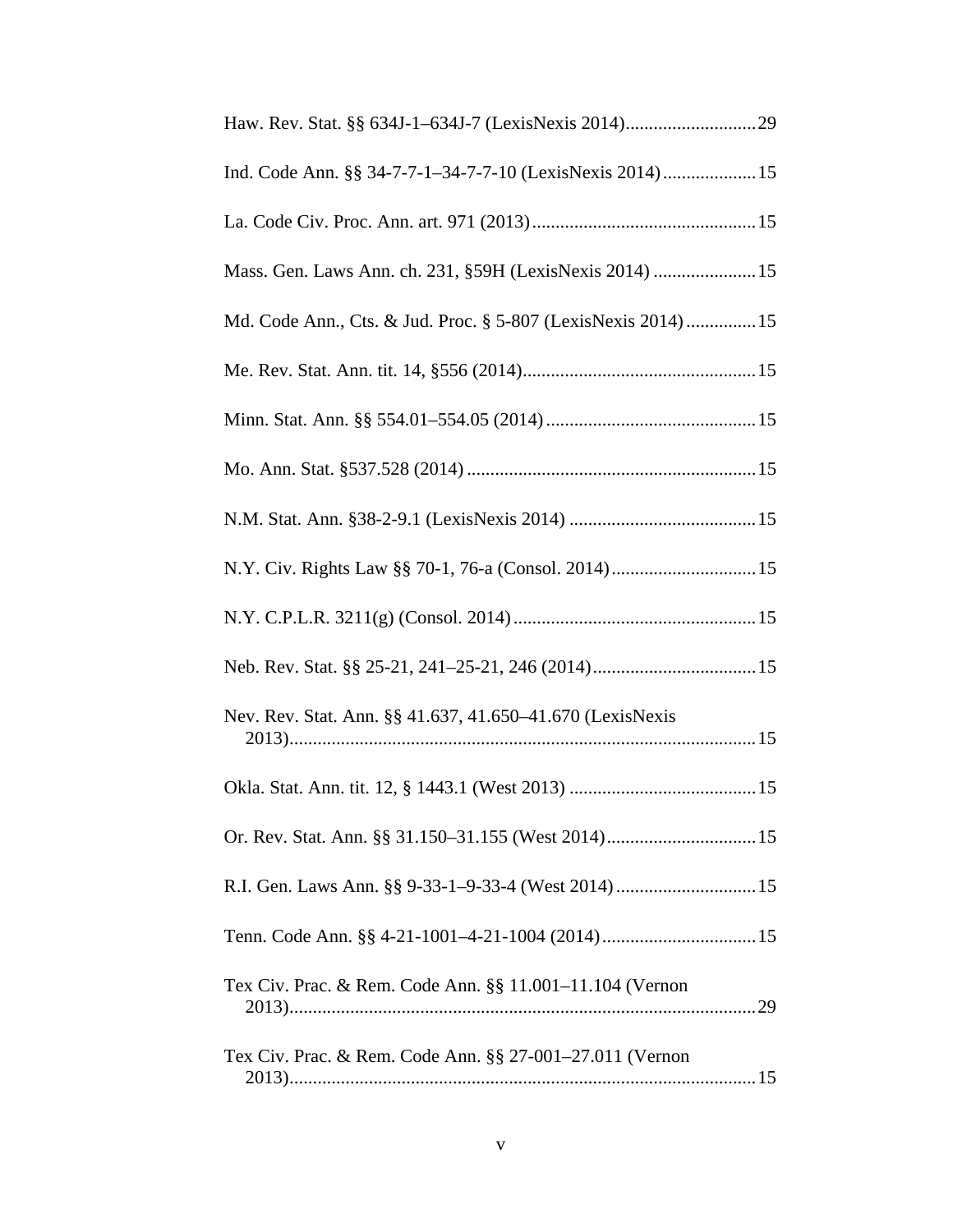| Utah Code Ann. §§ 78B-6-1401–78B-6-1405 (LexisNexis                                                                                                                                      |  |  |  |
|------------------------------------------------------------------------------------------------------------------------------------------------------------------------------------------|--|--|--|
|                                                                                                                                                                                          |  |  |  |
| Wash. Rev. Code Ann. §§ 4.24.510–4.24.525 (LexisNexis                                                                                                                                    |  |  |  |
|                                                                                                                                                                                          |  |  |  |
| <b>Other Sources</b>                                                                                                                                                                     |  |  |  |
| Carson Barylak, Note, Reducing Uncertainty in Anti-SLAPP                                                                                                                                 |  |  |  |
| Citizen Participation Act, H.R. 746, 2011–2012 Leg., Reg.                                                                                                                                |  |  |  |
| Citizen Participation Act of 2009, H.R. 4364, 111 <sup>th</sup> Cong.                                                                                                                    |  |  |  |
| Frank H. Easterbrook, Discovery as Abuse, 69 B.U. L. REV.                                                                                                                                |  |  |  |
| George W. Pring & Penelope Canan, Strategic Lawsuits<br>Against Public Participation, 35 Soc. PROBS. 506 (1988)  13                                                                      |  |  |  |
| George W. Pring & Penelope Canan, Strategic Lawsuits<br>Against Public Participation ("SLAPPs"): An Introduction<br>for Bench, Bar and Bystanders, 12 BRIDGEPORT L. REV.                 |  |  |  |
|                                                                                                                                                                                          |  |  |  |
| Joint Brief of Dillon and Akrie RE Constitutionality of RCW<br>4.24.525 at 6, Dillon v. Seattle Deposition Reporters, LLC,<br>316 P.3d 1119 (2014), Akrie v. Grant, 180 Wn.2d 1008<br>20 |  |  |  |
| Michael Johnson, A Better SLAPP Trap: Washington State's<br>Enhanced Statutory Protection for Targets of "Strategic                                                                      |  |  |  |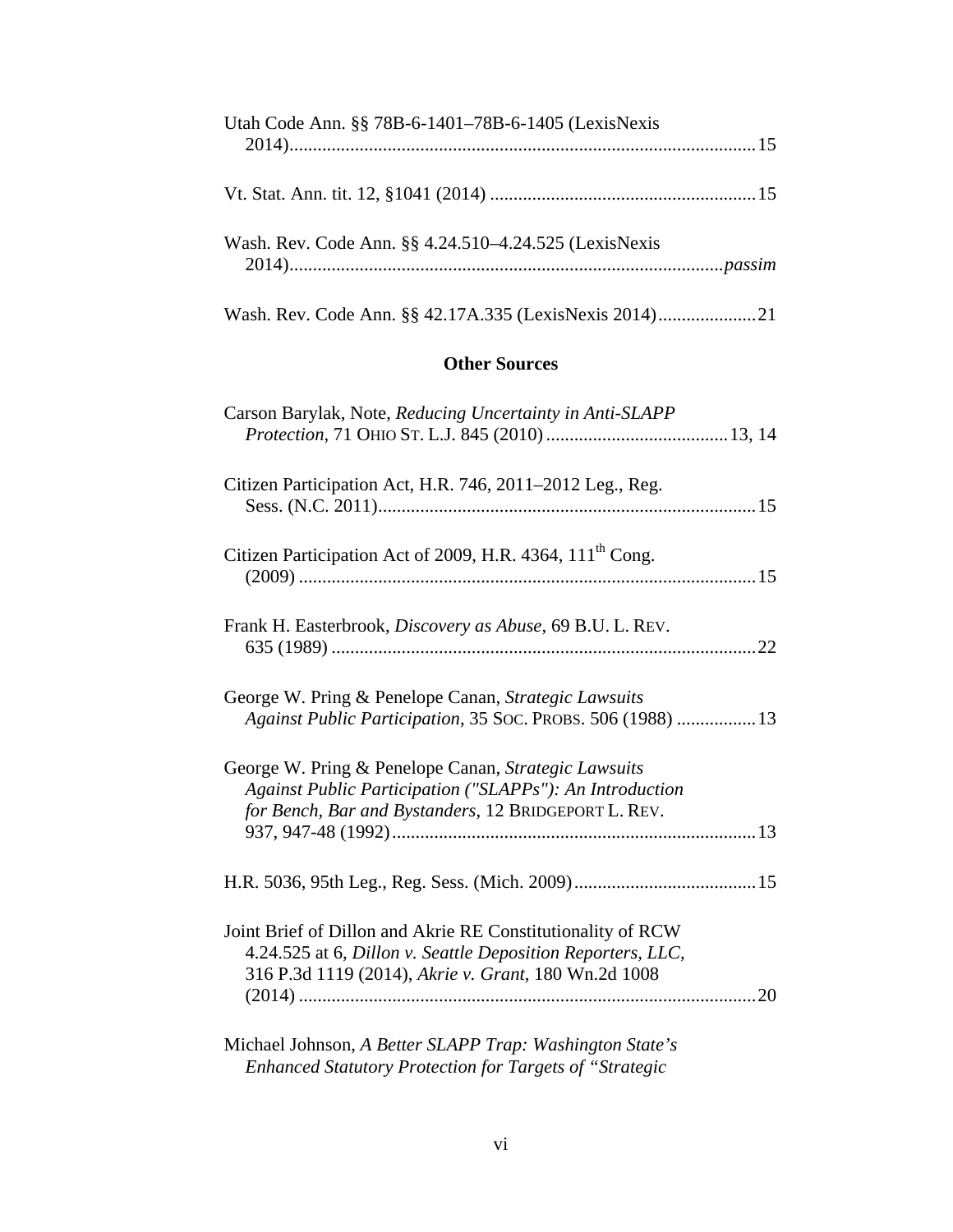| Lawsuits Against Public Participation", 38 GONZ. L. REV. |  |
|----------------------------------------------------------|--|
|                                                          |  |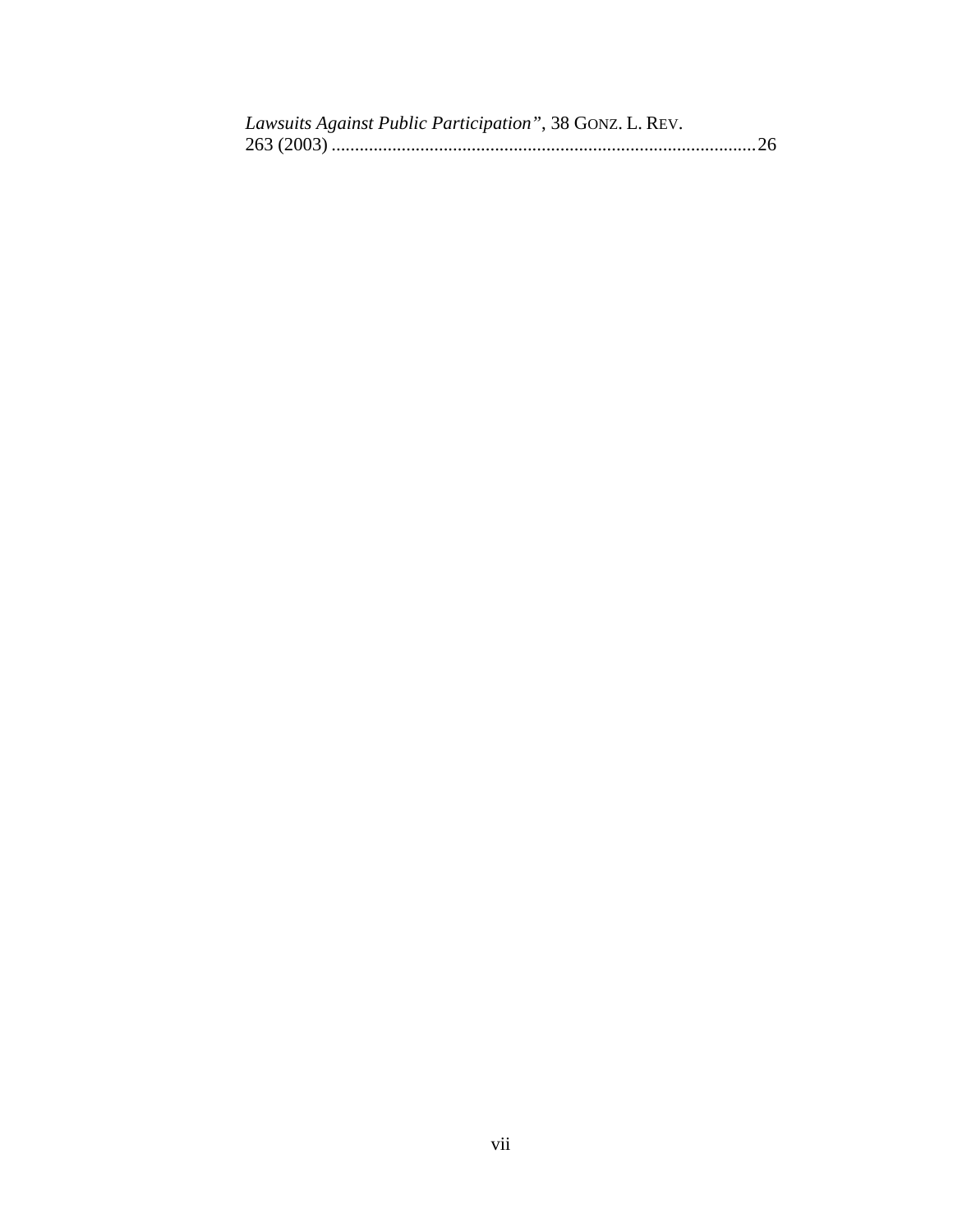### **IDENTITY AND INTEREST OF** *AMICI*

 The Reporters Committee for Freedom of the Press ("RCFP") is a voluntary, unincorporated association of reporters and editors that works to defend the First Amendment rights and freedom of information interests of the news media. RCFP has provided representation, guidance and research in First Amendment and Freedom of Information Act litigation since 1970. As set forth in the accompanying motion for leave to file this brief, RCFP has a strong interest in ensuring that anti-SLAPP statutes like the one at issue in this case serve their objective of providing journalists, publishers and others with an immediate means to dispose of lawsuits brought to chill speech about matters of public interest and concern.

Allied Daily Newspapers of Washington is a Washington not-forprofit association representing 24 daily newspapers serving Washington, as well as the Washington bureaus of the Associated Press. Allied Daily Newspapers was a key supporter of the legislation that led to the Washington anti-SLAPP statute.

With some 500 members, American Society of News Editors ("ASNE") is an organization that includes directing editors of daily newspapers throughout the Americas. ASNE changed its name in April 2009 to American Society of News Editors and approved broadening its membership to editors of online news providers and academic leaders.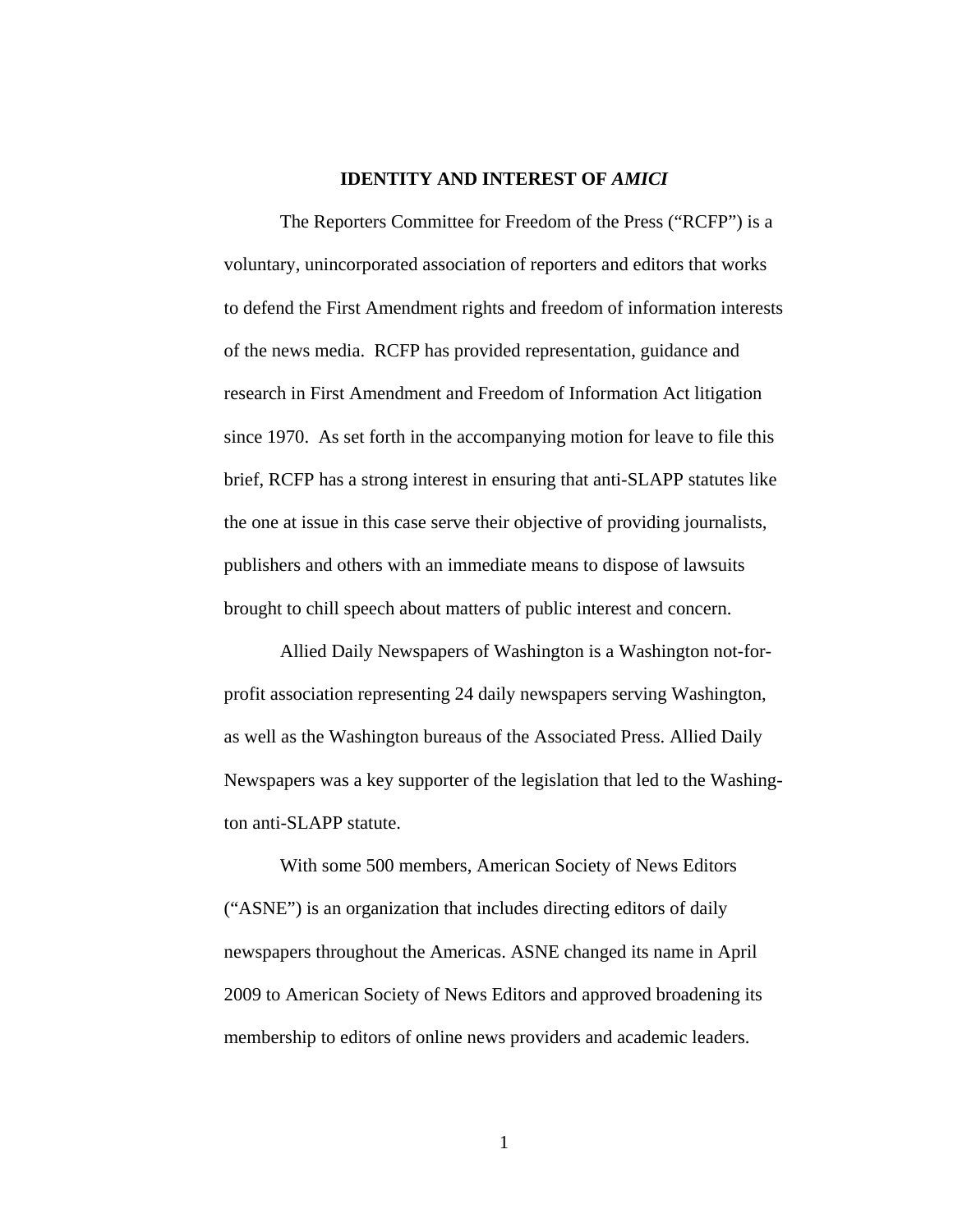Founded in 1922 as American Society of Newspaper Editors, ASNE is active in a number of areas of interest to top editors with priorities on improving freedom of information, diversity, readership and the credibility of newspapers.

Association of Alternative Newsmedia ("AAN") is a not-for-profit trade association for 130 alternative newspapers in North America, including weekly papers like The Village Voice and Washington City Paper. AAN newspapers and their websites provide an editorial alternative to the mainstream press. AAN members have a total weekly circulation of seven million and a reach of over 25 million readers.

The Association of American Publishers, Inc. ("AAP") is the national trade association of the U.S. book publishing industry. AAP's members include most of the major commercial book publishers in the United States, as well as smaller and nonprofit publishers, university presses and scholarly societies. AAP members publish hardcover and paperback books in every field, educational materials for the elementary, secondary, postsecondary and professional markets, scholarly journals, computer software and electronic products and services. The Association represents an industry whose very existence depends upon the free exercise of rights guaranteed by the First Amendment.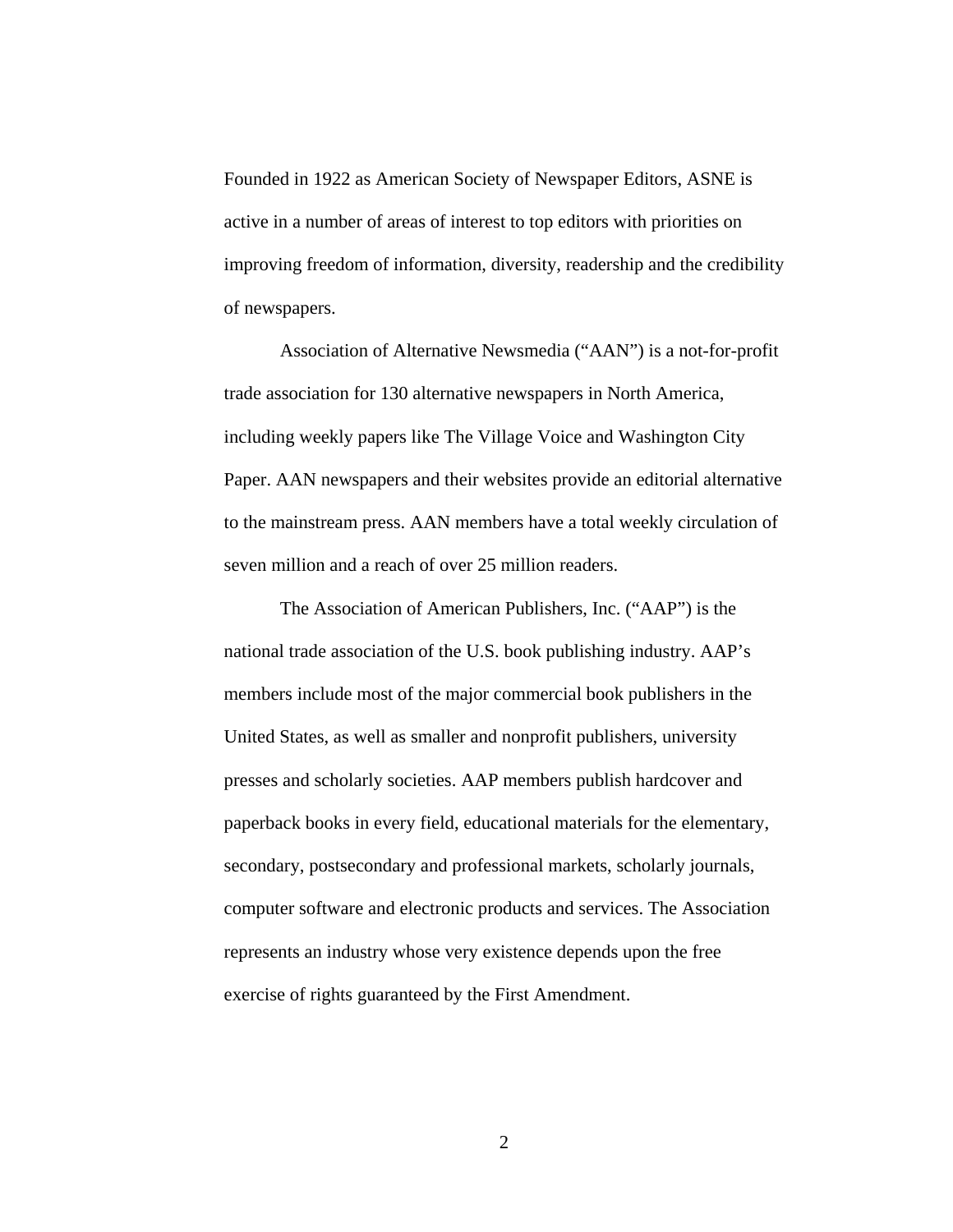Bloomberg L.P. operates Bloomberg News, a 24-hour global news service based in New York with more than 2,400 journalists in more than 150 bureaus around the world. Bloomberg supplies real-time business, financial, and legal news to the more than 319,000 subscribers to the Bloomberg Professional service world-wide and is syndicated to more than 1000 media outlets across more than 60 countries. Bloomberg television is available in more than 340 million homes worldwide and Bloomberg radio is syndicated to 200 radio affiliates nationally. In addition, Bloomberg publishes Bloomberg Businessweek, Bloomberg Markets and Bloomberg Pursuits magazines with a combined circulation of 1.4 million readers and Bloomberg.com and Businessweek.com receive more than 24 million visitors each month. In total, Bloomberg distributes news, information, and commentary to millions of readers and listeners each day, and has published more than one hundred million stories.

The California Newspaper Publishers Association ("CNPA") is a nonprofit trade association representing the interests of nearly 850 daily, weekly and student newspapers throughout California. For over 130 years, CNPA has worked to protect and enhance the freedom of speech guaranteed to all citizens and to the press by the First Amendment of the United States Constitution and Article 1, Section 2 of the California Constitution. CNPA has dedicated its efforts to protect the free flow of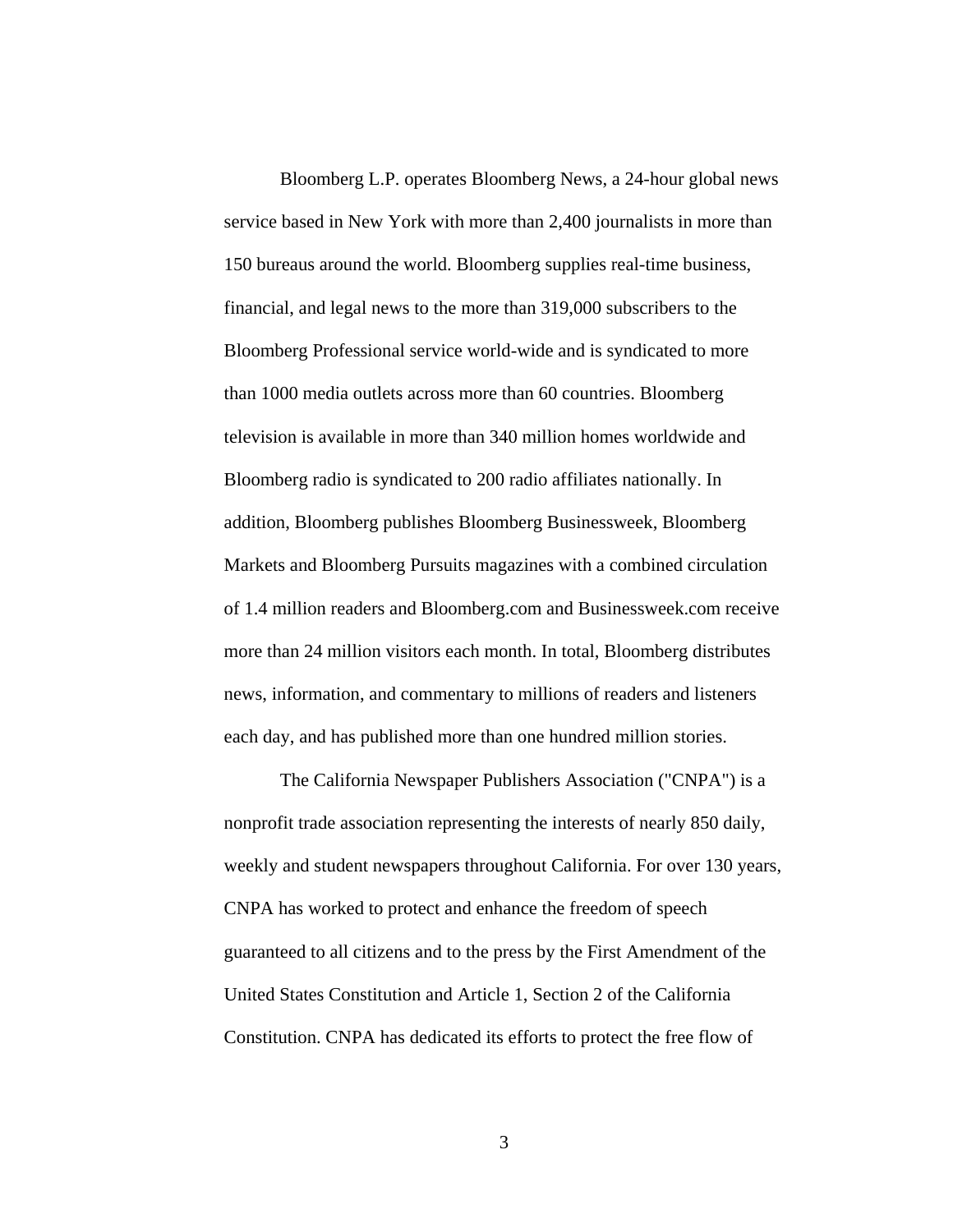information concerning government institutions in order for newspapers to fulfill their constitutional role in our democratic society and to advance the interest of all Californians in the transparency of government operations.

The E.W. Scripps Company is a diverse, 131-year-old media enterprise with interests in television stations, newspapers, local news and information websites and licensing and syndication. The company's portfolio of locally focused media properties includes: 19 TV stations (ten ABC affiliates, three NBC affiliates, one independent and five Spanishlanguage stations); daily and community newspapers in 13 markets; and the Washington-based Scripps Media Center, home of the Scripps Howard News Service.

Forbes LLC is the publisher of Forbes and other leading magazines, including Forbes Life and Forbes Asia, as well as an array of investment newsletters and the leading business website, Forbes.com. Forbes has been covering American and global business since 1917.

Gannett Co., Inc. is an international news and information company that publishes more than 80 daily newspapers in the United States – including USA TODAY – which reach 11.6 million readers daily. The company's broadcasting portfolio includes more than 40 TV stations, reaching approximately one-third of all television households in America. Each of Gannett's daily newspapers and TV stations operates Internet sites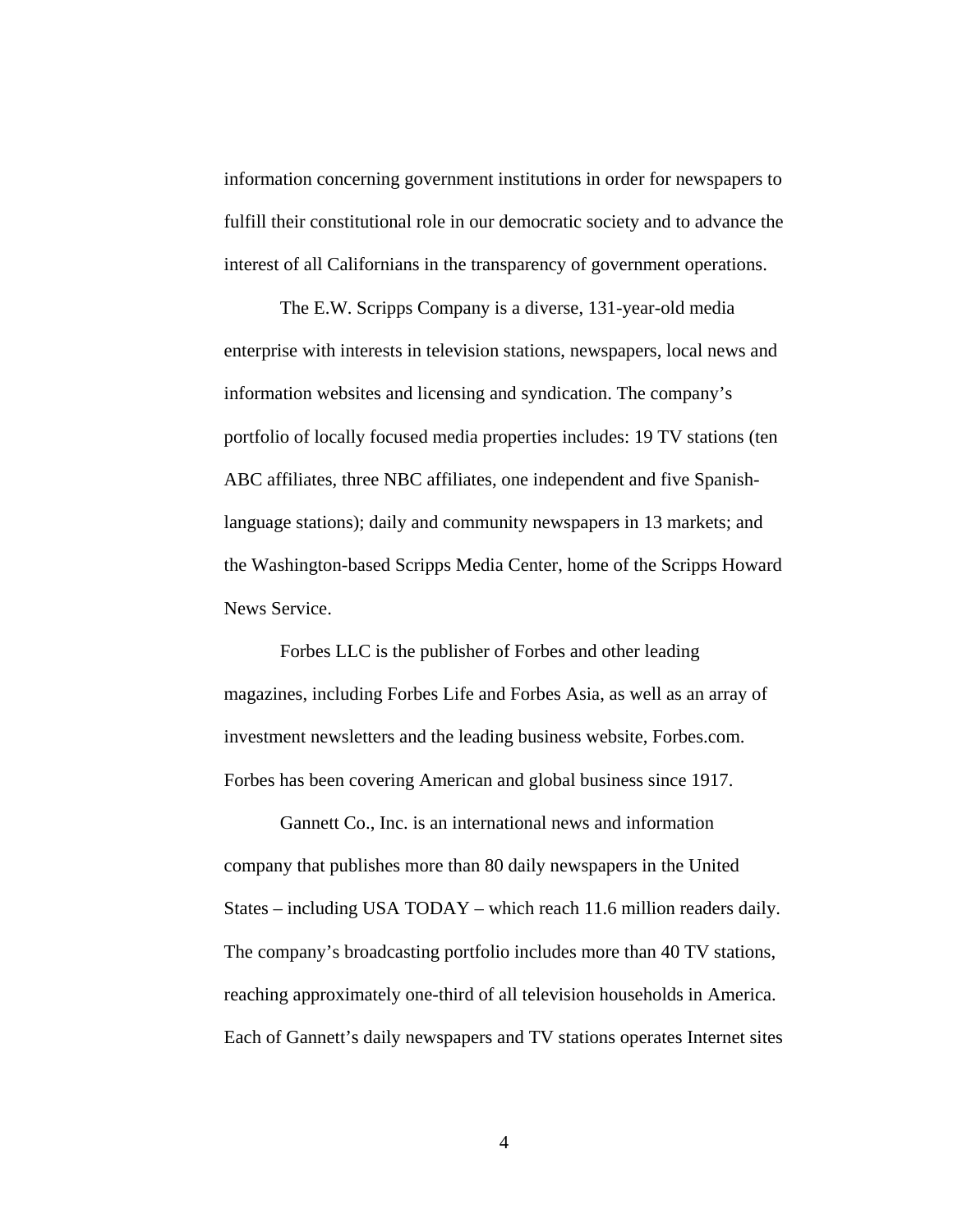offering news and advertising that is customized for the market served and integrated with its publishing or broadcasting operations. KING-5, a major Seattle television station, is owned by Gannett.

Hearst Corporation is one of the nation's largest diversified media companies. Its major interests include the following: ownership of 15 daily and 38 weekly newspapers, including the *Houston Chronicle*, *San Francisco Chronicle* and *Albany* (N.Y.) *Times Union*; nearly 300 magazines around the world, including *Good Housekeeping*, *Cosmopolitan* and *O, The Oprah Magazine*; 29 television stations, which reach a combined 18% of U.S. viewers; ownership in

leading cable networks, including Lifetime, A&E and ESPN; business publishing, including a joint venture interest in Fitch Ratings; and Internet businesses, television production, newspaper features distribution and real estate.

The Investigative Reporting Workshop, a project of the School of Communication (SOC) at American University, is a nonprofit, professional newsroom. The Workshop publishes in-depth stories at investigativereportingworkshop.org about government and corporate accountability, ranging widely from the environment and health to national security and the economy.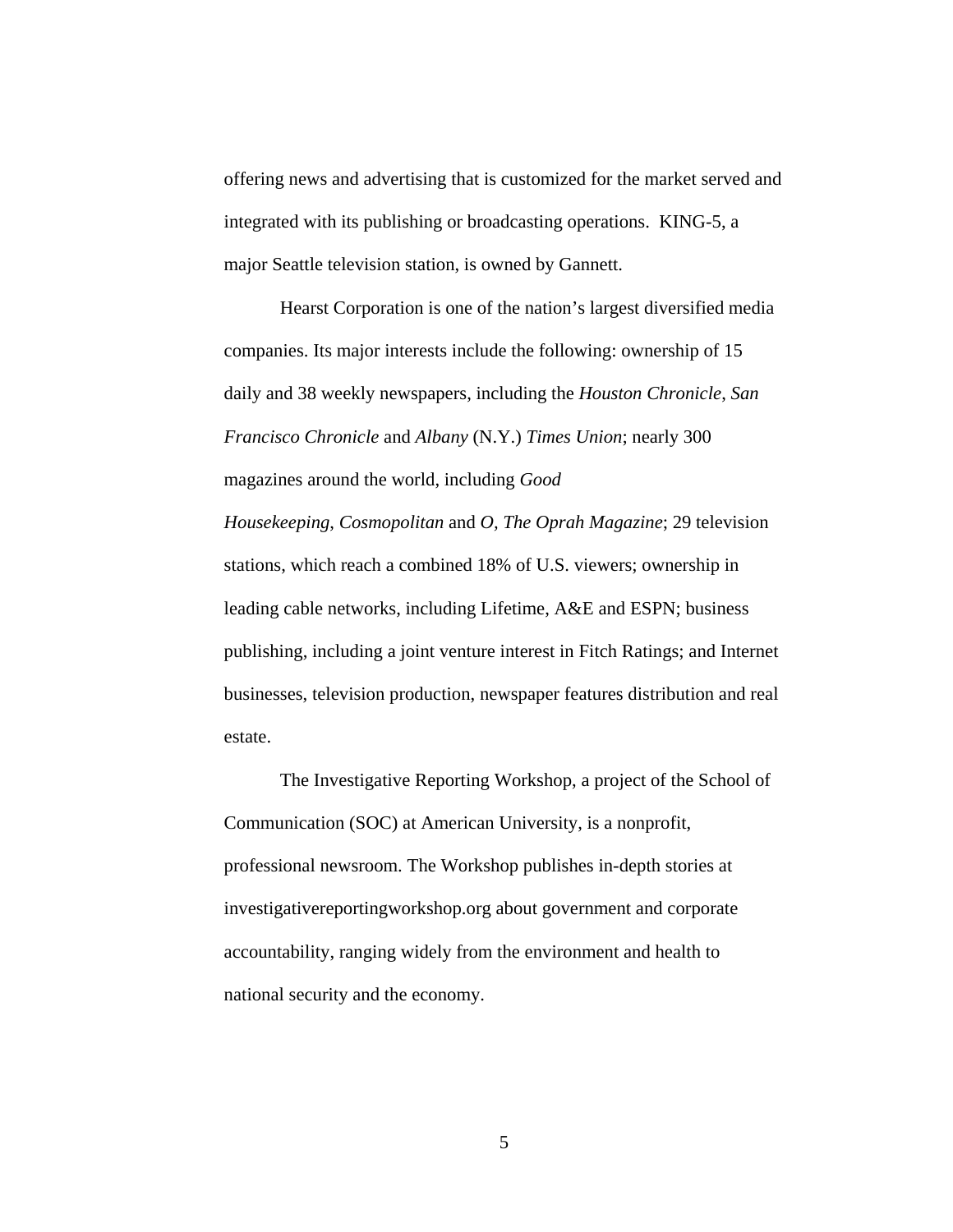KIRO-TV, Channel 7, is a CBS-affiliated television station located in Seattle, Washington, serving Western Washington. It is a Cox Media Group Station.

KOMO-TV (Seattle) serves the Seattle metro market in western Washington. It is owned by Sinclair Broadcast Group, Inc.

The McClatchy Company, through its affiliates, is the third-largest newspaper publisher in the United States with 29 daily newspapers and related websites as well as numerous community newspapers and niche publications. McClatchy owns several newspapers in Washington, including the News Tribune, The Olympian, The Bellingham Herald, and the Tri-City Herald.

MediaNews Group's more than 800 multi-platform products reach 61 million Americans each month across 18 states.

The National Press Photographers Association ("NPPA") is a  $501(c)(6)$  non-profit organization dedicated to the advancement of visual journalism in its creation, editing and distribution. NPPA's approximately 7,000 members include television and still photographers, editors, students and representatives of businesses that serve the visual journalism industry. Since its founding in 1946, the NPPA has vigorously promoted the constitutional rights of journalists as well as freedom of the press in all its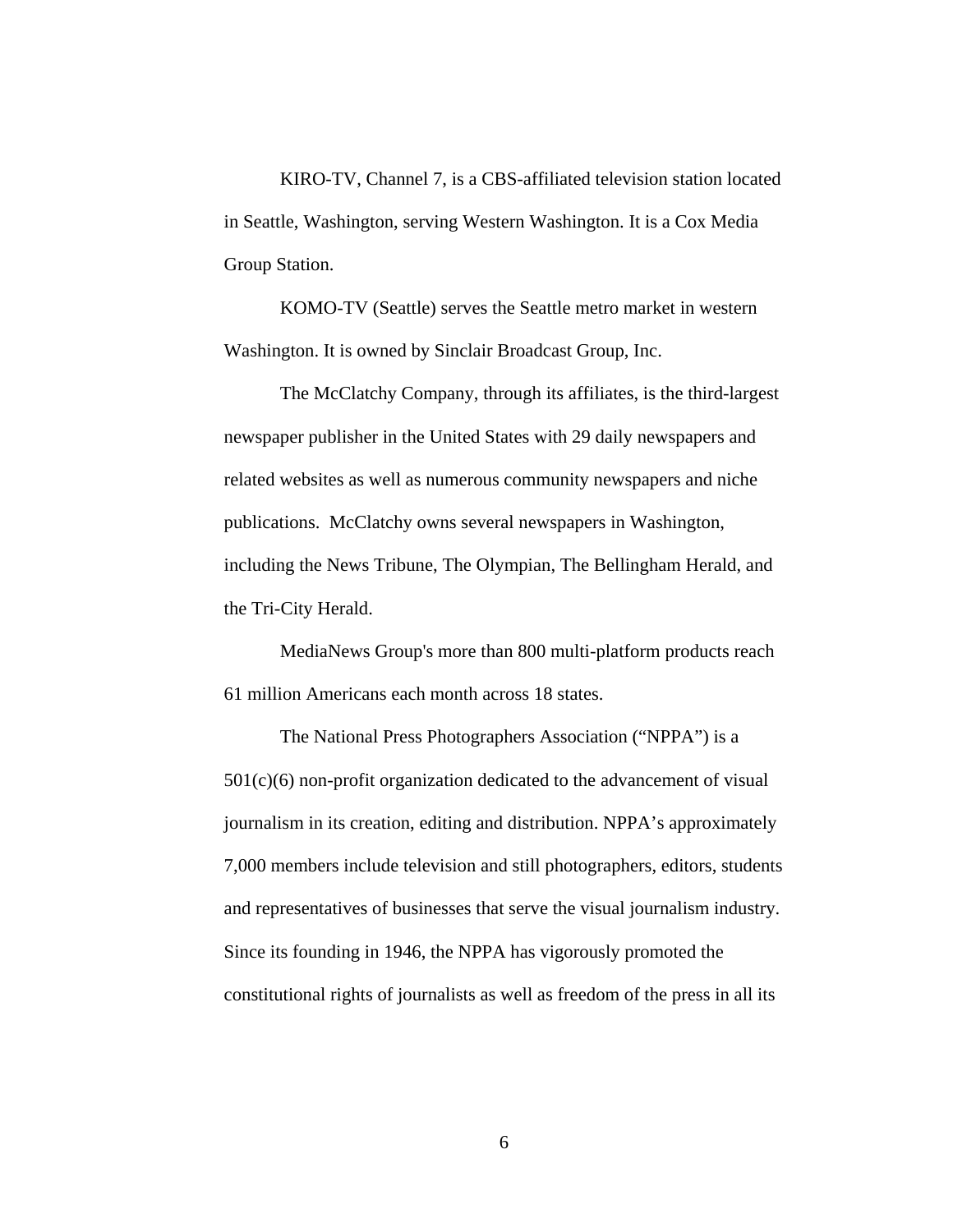forms, especially as it relates to visual journalism. The submission of this brief was duly authorized by Mickey H. Osterreicher, its General Counsel.

The New York Times Company is the publisher of The New York Times and The International Times, and operates the news website nytimes.com.

Newspaper Association of America ("NAA") is a nonprofit organization representing the interests of more than 2,000 newspapers in the United States and Canada. NAA members account for nearly 90% of the daily newspaper circulation in the United States and a wide range of non-daily newspapers. The Association focuses on the major issues that affect today's newspaper industry, including protecting the ability of the media to provide the public with news and information on matters of public concern.

North Jersey Media Group Inc. ("NJMG") is an independent, family-owned printing and publishing company, parent of two daily newspapers serving the residents of northern New Jersey: The Record (Bergen County), the state's second-largest newspaper, and the Herald News (Passaic County). NJMG also publishes more than 40 community newspapers serving towns across five counties and a family of glossy magazines, including (201) Magazine, Bergen County's premiere magazine. All of the newspapers contribute breaking news, features,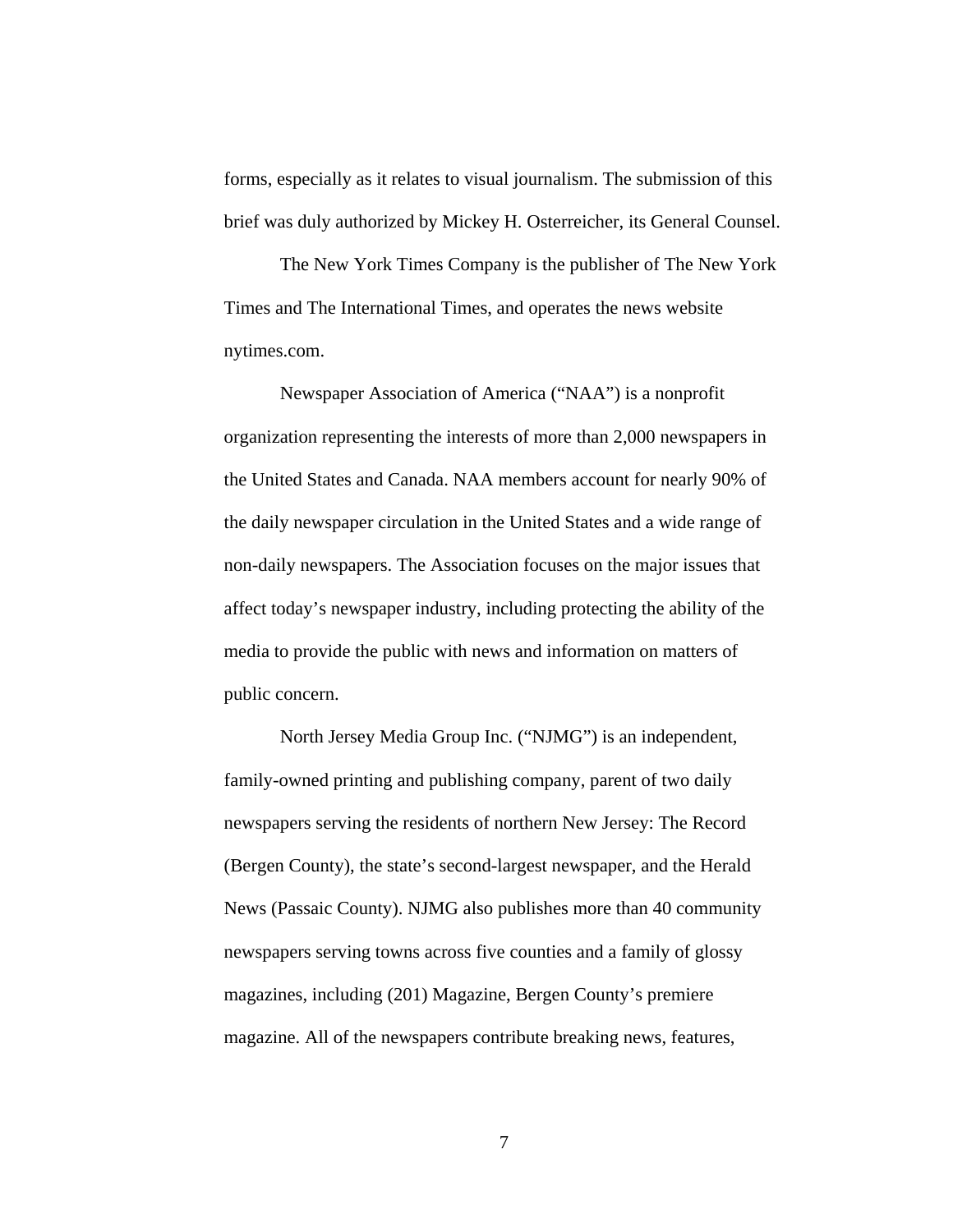columns and local information to NorthJersey.com. The company also owns and publishes Bergen.com showcasing the people, places and events of Bergen County.

Online News Association ("ONA") is the world's largest association of online journalists. ONA's mission is to inspire innovation and excellence among journalists to better serve the public. ONA's more than 2,000 members include news writers, producers, designers, editors, bloggers, technologists, photographers, academics, students and others who produce news for the Internet or other digital delivery systems. ONA hosts the annual Online News Association conference and administers the Online Journalism Awards. ONA is dedicated to advancing the interests of digital journalists and the public generally by encouraging editorial integrity and independence, journalistic excellence and freedom of expression and access.

The Pacific Northwest Newspaper Association (PNNA) is an association of daily newspapers in Alaska, Idaho, Montana, Oregon, Utah, Washington, Alberta and British Columbia advancing the newspaper industry through information, education and service.

The Public Participation Project (PPP) is working to pass federal anti-SLAPP legislation in Congress. PPP's coalition of supporters includes numerous organizations and businesses, as well as prominent individuals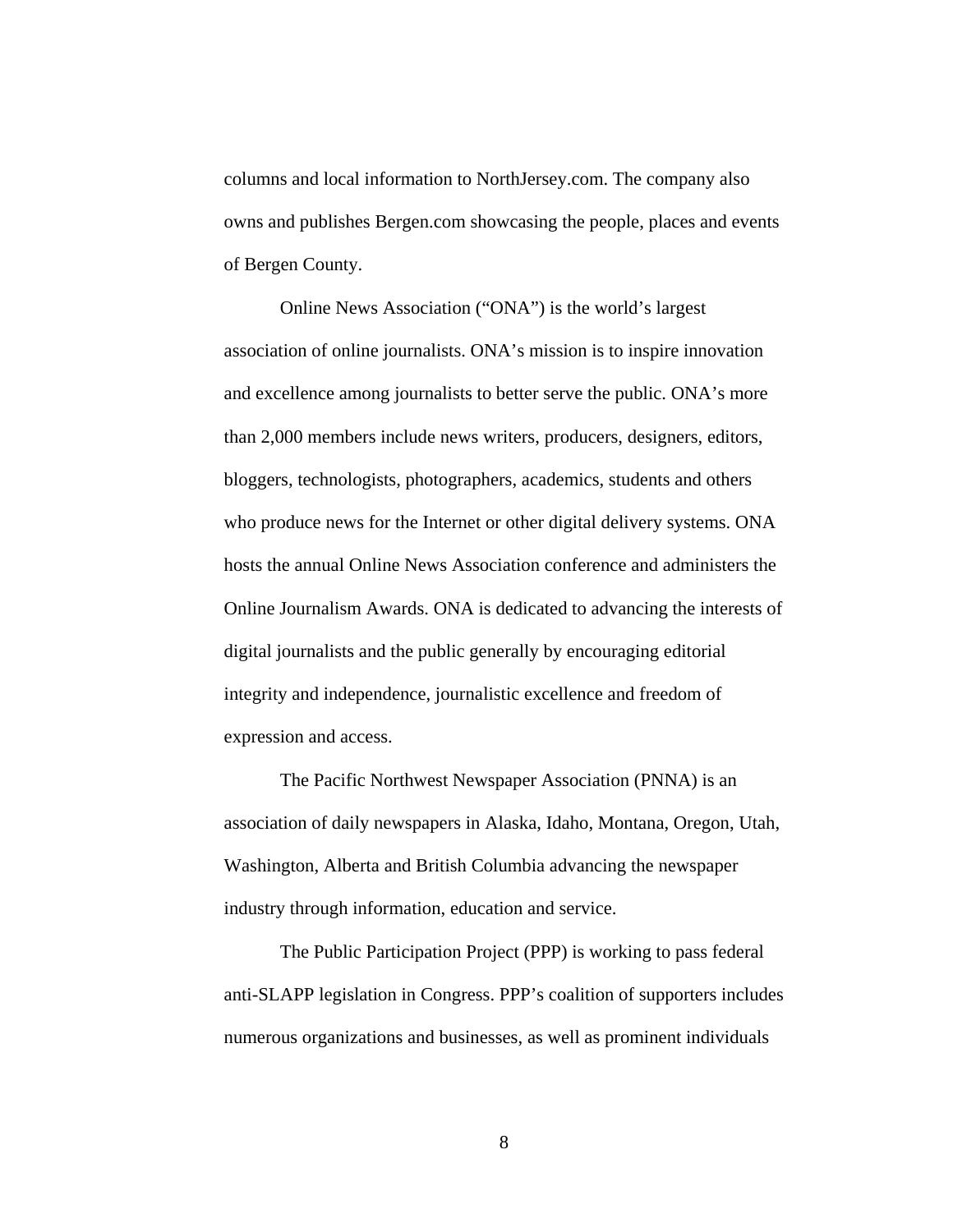that support federal anti-SLAPP legislation. PPP also assists in efforts to pass anti-SLAPP legislation in the states, and it monitors SLAPP developments in legislatures and courts across the country. PPP provides online educational resources, including compendia of state speech laws and First Amendment scholarship, and provides commentary on current SLAPP cases and legislation.

The Seattle Times Company, locally owned since 1896, publishes the daily newspaper The Seattle Times, together with The Issaquah Press, Yakima Herald-Republic, Walla Walla Union-Bulletin, Sammamish Review and Newcastle-News, all in Washington state.

With its 48 newspaper titles, Sound Publishing is the largest community media organization in Washington State. Its titles deliver relevant, local news that directly affects the lives of those who raise families and work in the 100+ communities it serves. Sound Publishing's Washington news products appear in print and digital formats that include the Daily Herald of Everett, the Peninsula Daily News, the alternative publication the Seattle Weekly, the Arlington Times, Marysville Globe, Auburn Reporter, Bellingham Business Journal, Herald Business Journal, La Raza Del Noroeste, Okanogan Valley Gazette-Tribune, Renton Reporter, Kent Reporter, Covington/Maple Valley Reporter, Bainbridge Island Review, Central Kitsap Reporter, North Kitsap Herald, Kingston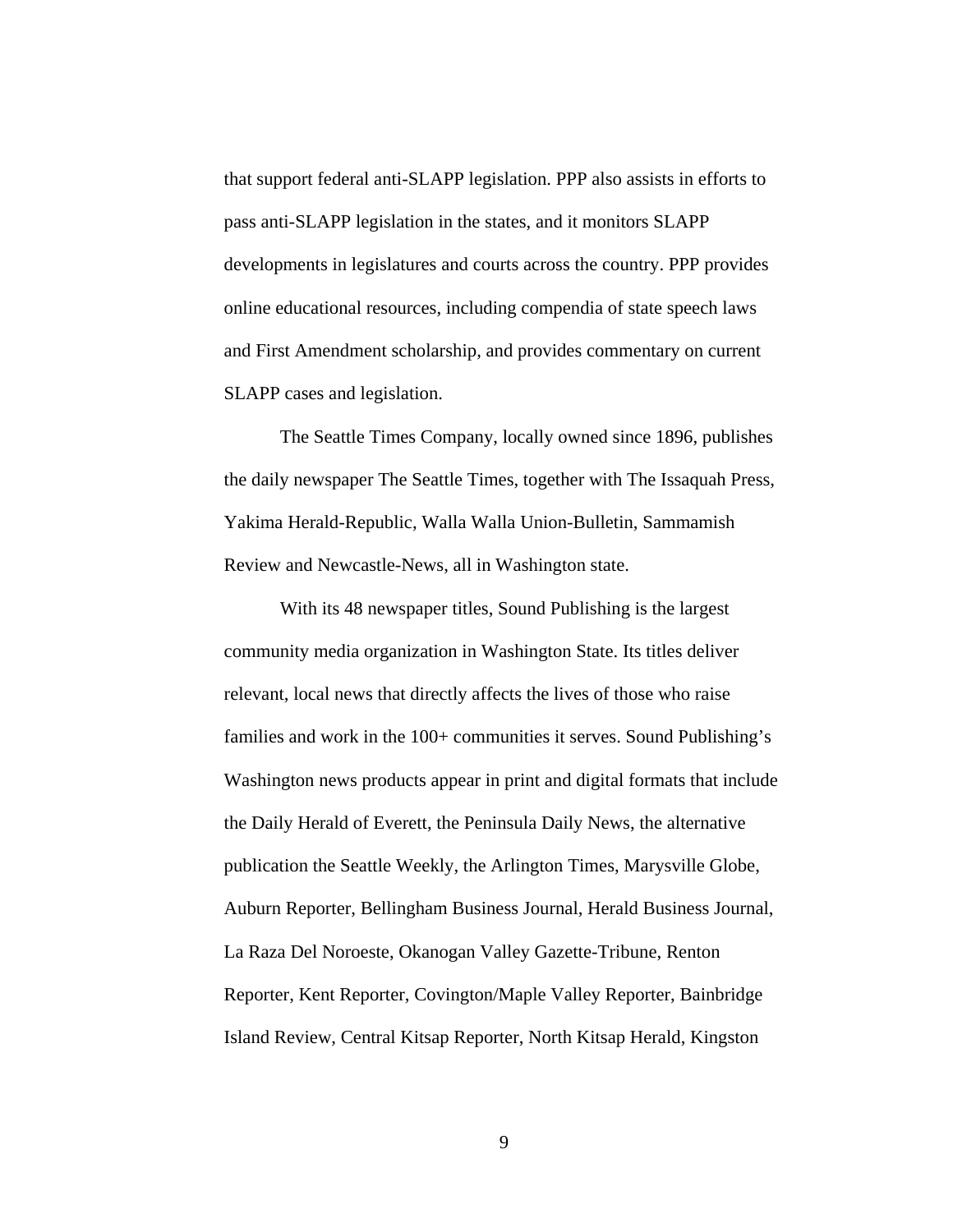Community News, Bonney Lake Courier Herald, Enumclaw Courier Herald, Bothell/Kenmore Reporter, Kirkland Reporter, Redmond Reporter, Federal Way Mirror, Forks Forum, Sequim Gazette, Journal of the San Juan Islands, Islands' Sounder, Islands' Weekly, Issaquah/Sammamish Reporter, Bellevue Reporter, Snoqualmie Valley Record, Mercer Island Reporter, South Whidbey Record, Whidbey News Times, Whidbey Examiner, Vashon-Maury Island Beachcomber, Aberdeen World, Montesano Vidette, The North Coast News and the South Beach Bulletin.

Stephens Media LLC is a nationwide newspaper publisher with operations from North Carolina to Hawaii. Its largest newspaper is the Las Vegas Review-Journal.

Time Inc. is the largest magazine publisher in the United States. It publishes over 90 titles, including Time, Fortune, Sports Illustrated, People, Entertainment Weekly, InStyle and Real Simple. Time Inc. publications reach over 100 million adults, and its websites, which attract more visitors each month than any other publisher, serve close to two billion page views each month.

The Tully Center for Free Speech began in Fall, 2006, at Syracuse University's S.I. Newhouse School of Public Communications, one of the nation's premier schools of mass communications.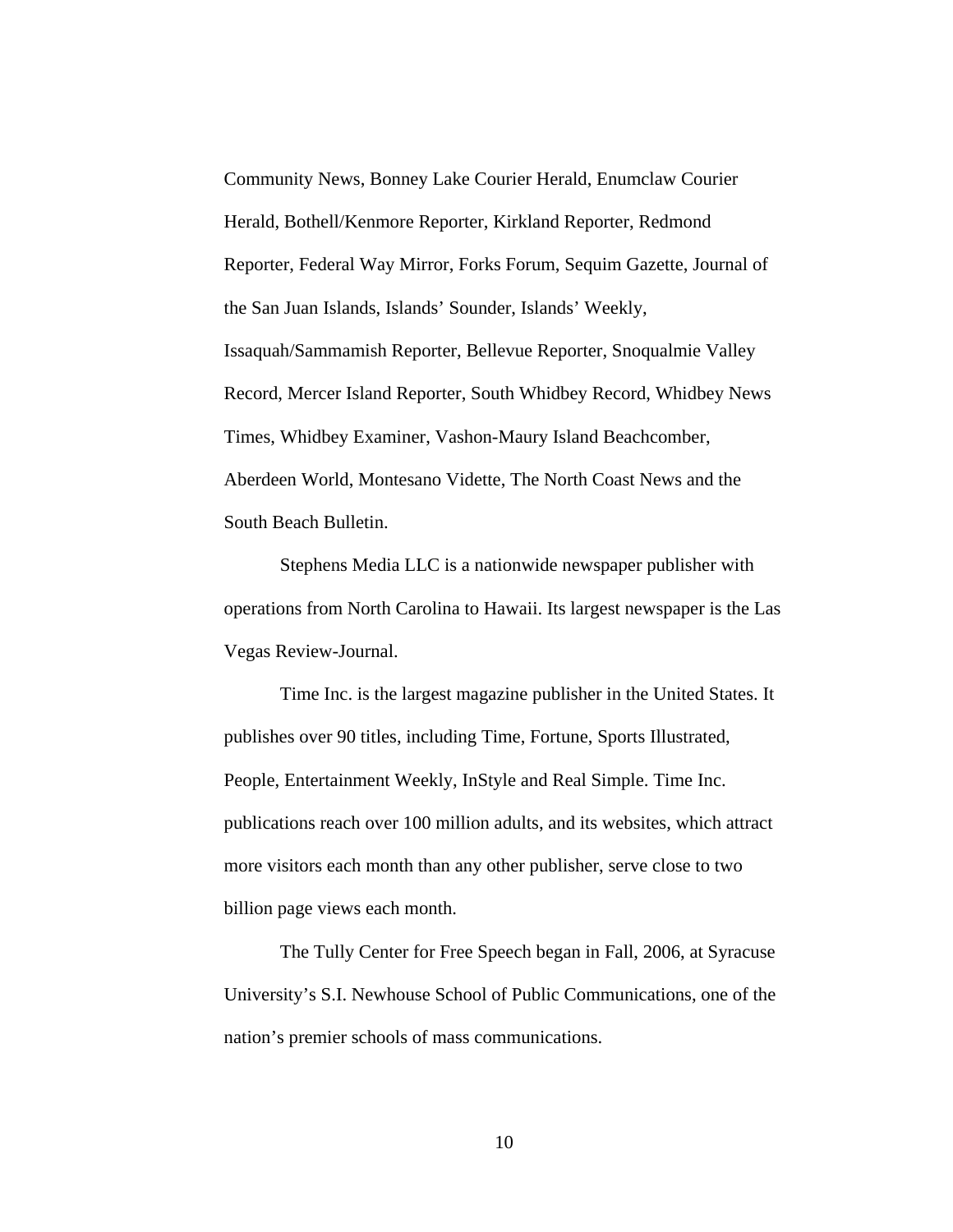The Washington Newspaper Publishers Association is a statewide, non-profit trade association representing more than 120 community newspapers throughout Washington. It is dedicated to representing its members and defending the public's right to know about the conduct of public business.

The Washington State Association of Broadcasters is a Washington not-for-profit trade association whose members include local, free, over-the-air radio and television stations licensed to communities in the state of Washington. The Association provides, among other membership benefits, advocacy and legal guidance to its member radio and television stations regarding newsgathering and freedom of speech issues. The Association advocated strongly in favor of the adoption of the updated version of Washington's anti-SLAPP statute in 2010 before the Washington State Legislature.

#### **INTRODUCTION**

 Washington's anti-SLAPP law, RCW 4.24.525, was the first part of a nationwide trend in the direction of limiting the devastating consequences which unfounded lawsuits can have on speakers. Mechanisms for early dismissal, fee-shifting provisions, and sanctions on irresponsible plaintiffs – all of which are included in RCW 4.24.525 – are common features of these laws. As the number of states enacting anti-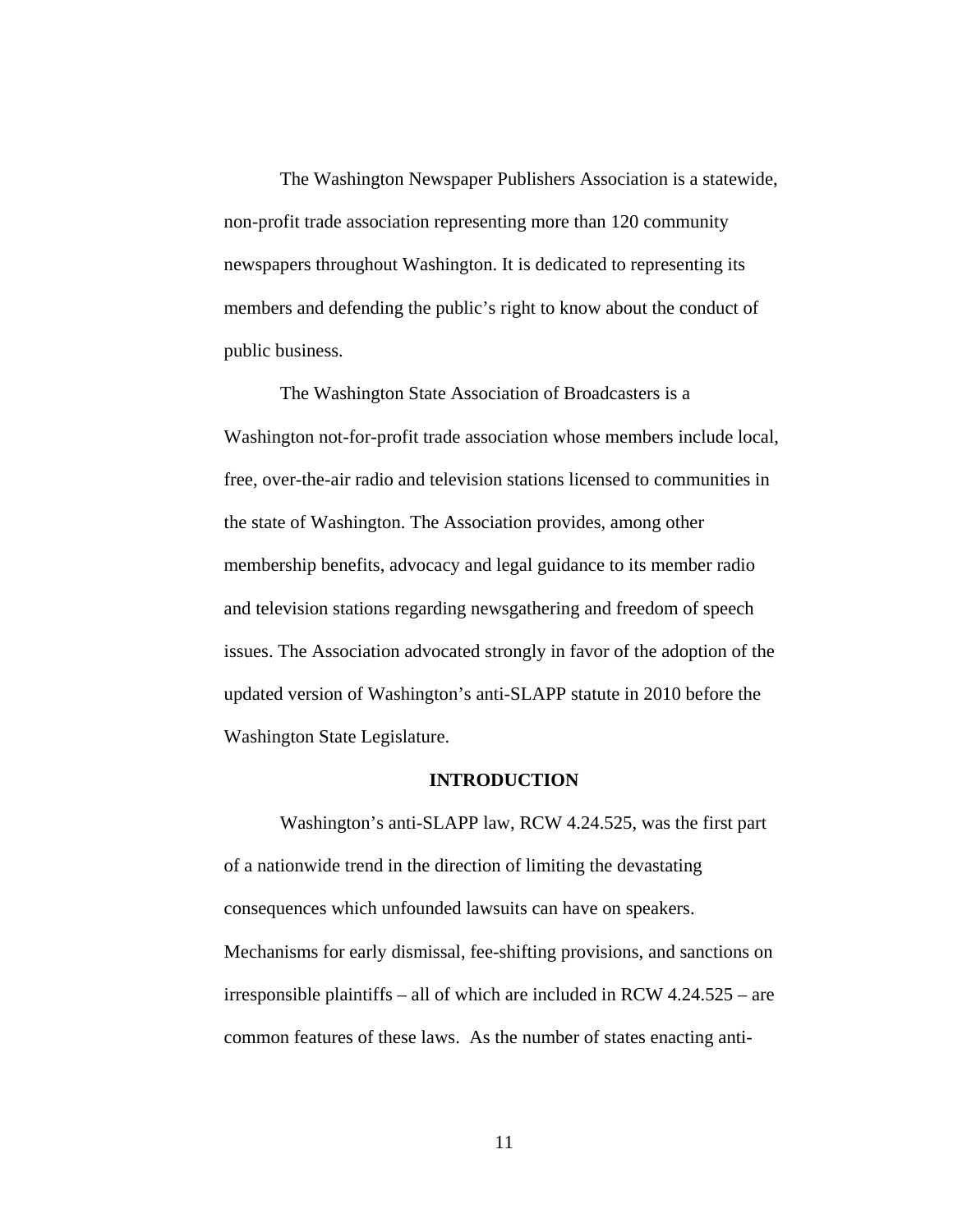SLAPP laws has grown, some have been challenged as unconstitutional. But *every* court to adjudicate the constitutionality of an anti-SLAPP law has found the law to be valid.<sup>1</sup> This Court should hold, like each court which has come before it, that RCW 4.24.525 is a constitutional mechanism for disposing of speech-repressive lawsuits. Petitioner Kent Davis et al.'s ["Petitioners"] contentions that the burden-shifting, discovery stay, and fee-shifting and mandatory damages provisions violate the constitutional rights to petition and of access to the courts are without merit, and this Court should reject their claims. *Amici* know the Court is considering these issues in multiple cases and wish to weigh in on both the issues concerning the anti-SLAPP law raised in this case and elsewhere.<sup>2</sup>

## **STATEMENT OF THE CASE**

*Amici* reference and incorporate herein the Statement of the Case as set forth in the pleadings of the Respondents, Grace Cox et al.

("Respondents").

<sup>&</sup>lt;sup>1</sup> See Guam Greyhound Inc. v. Brizill, No. CVA07-021, 2008 WL 4206682 (Guam Terr. Sept. 11, 2008); *Anderson Dev. Co. v. Tobias*, 116 P.3d 323, 338 (Utah 2005); *Equilon Enters. v. Consumer Cause, Inc.*, 24 Cal. Rptr. 2d 507 (Cal. App. 2002); *Hometown Props., Inc. v. Fleming*, 680 A.2d 56 (R.I. 1996); *Sandholm v. Kuecker*, 942 N.E.2d 544 (2010); *Nexus v. Swift*, 785 N.W.2d 771 (Minn. Ct. App. 2010); *Lee v. Pennington*, 830 So. 2d 1037 (La. Ct. App. 2002); *Lafayette Morehouse, Inc. v. Chronicle Publ'g Co.*, 44 Cal Rptr. 2d 46 (Cal. App. 1995).

<sup>2</sup> *Dillon v. Seattle Deposition Reporters, LLC*, 179 Wn. App. 41, 316 P.3d 1119 (2014); *Akrie v. Grant*, 178 Wn. App. 506, 315 P.3d 567 (2013).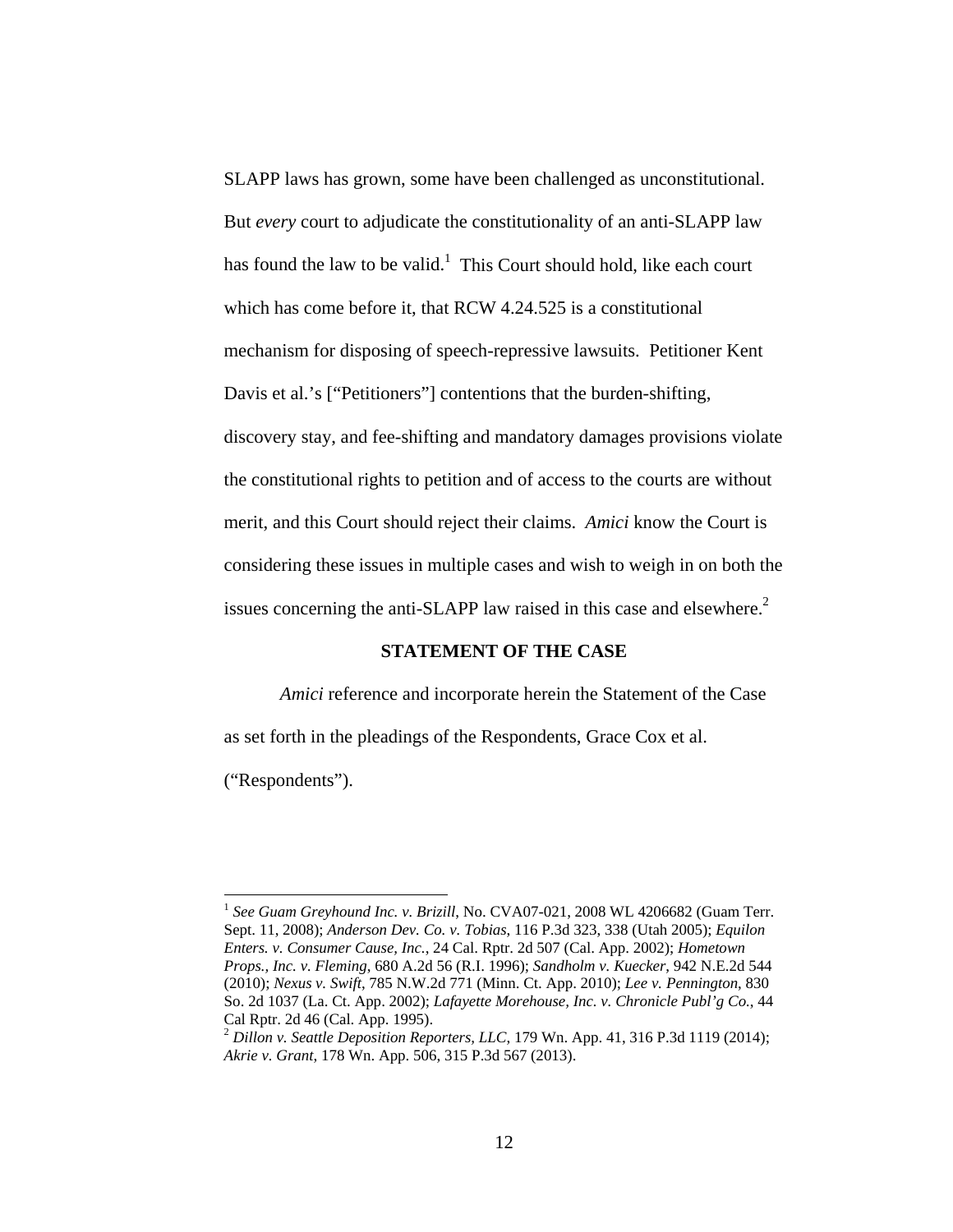#### **ARGUMENT**

# **I. The Washington anti-SLAPP law is consistent with a longstanding nationwide trend of protecting speakers from frivolous suits meant to silence their speech.**

 The phenomenon of "strategic lawsuits against public participation" ("SLAPPs") was first identified by two University of Denver professors in a series of articles in the 1980s and early 1990s. The term is a moniker for any "attempt[] to use civil tort action to stifle political expression." George W. Pring & Penelope Canan, *Strategic Lawsuits Against Public Participation*, 35 SOC. PROBS. 506, 506-507 (1988) (conducting a study of attempts to use civil tort actions to stifle political activity). A SLAPP may come in the guise of any number of different causes of action, as "the traditional language of tort claims camouflages them among the hundreds of thousands of civil cases<sup>"3</sup> brought annually in American courts. *Id.* at 507. All SLAPPs share a common feature, however, in that they are intended to chill constitutionally protected speech and petition activity. *See* Carson

<sup>&</sup>lt;sup>3</sup> Pring and Canan identified a number of torts which often serve as vehicles of SLAPPs. These include, among others, libel, interference with business or contract, malicious prosecution, conspiracy, nuisance, and invasion of privacy. *See* George W. Pring & Penelope Canan, *Strategic Lawsuits Against Public Participation ("SLAPPs"): An Introduction for Bench, Bar and Bystanders*, 12 BRIDGEPORT L REV. 937, 947-48 (1992) (*hereinafter SLAPPs: An Introduction*).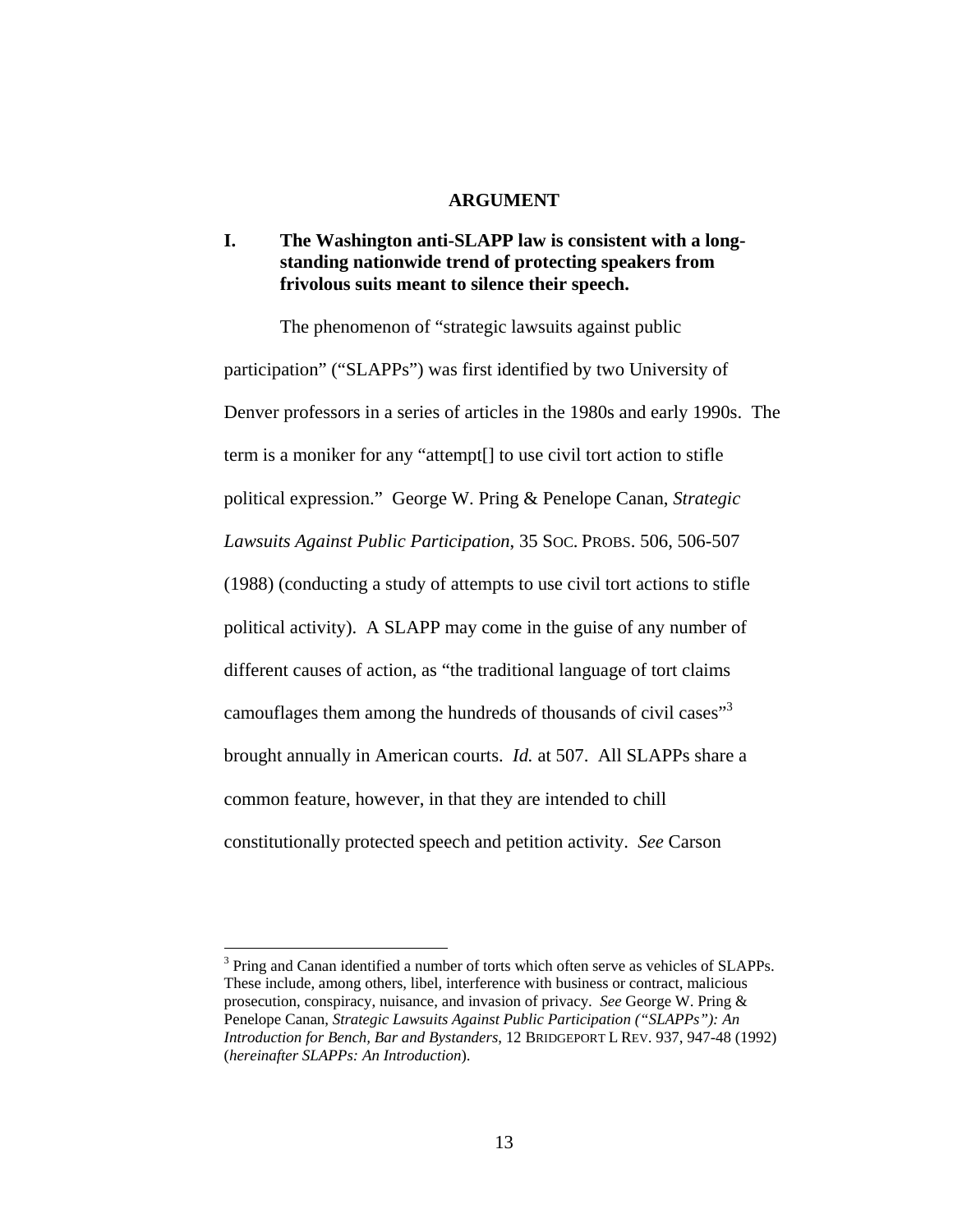Barylak, Note, *Reducing Uncertainty in Anti-SLAPP Protection*, 71 OHIO ST. L.J. 845, 846-47 (2010).

 A SLAPP plaintiff typically does not seek to have legitimate rights vindicated by a court, but rather to intimidate speakers and bury defendants under the weight of litigation expenses, removing them from the public debate. *See supra SLAPPs: An Introduction* at 939-944. Indeed, SLAPPs are rarely victorious and usually dismissed, but they achieve the plaintiff's goal of chilling citizen involvement and public participation in government. *Id.* at 944.

 California enacted an anti-SLAPP statute in 1992 that became a model for other jurisdictions seeking to protect citizen participation in government from suppression via civil suit. *See* Cal. Civ. Proc. Code § 425.16 (Deering 2014). In the two decades since California's enactment of its anti-SLAPP legislation, dozens of state legislatures, realizing the power of civil suits to stifle constitutionally protected activity, responded with anti-SLAPP legislation of their own. Twenty-eight states, along with the District of Columbia and the U.S. territory of Guam, now have some form of anti-SLAPP legislation.<sup>4</sup> Moreover, courts in Colorado,

<sup>4</sup> *See* Ariz. Rev. Stat. Ann. §§ 12-751–12-752 (LexisNexis 2014); Ark. Code Ann. §§ 16- 63-501–16-63-508 (2014); Cal. Civ. Proc. Code § 425.16 (Deering 2014); Del. Code Ann. tit. 10, §§ 8136-8138 (2014); D.C. Code § 16-5501 (2014); Fla. Stat. Ann. §§ 720.304(4), 768.295 (LexisNexis 2014); Ga. Code Ann. §§ 9-11-11.1, 51-5-7(4) (2014); Guam Code Ann. tit. 7 §§17101–17109 (2014); Haw. Rev. Stat. §§ 634F-1–634F-4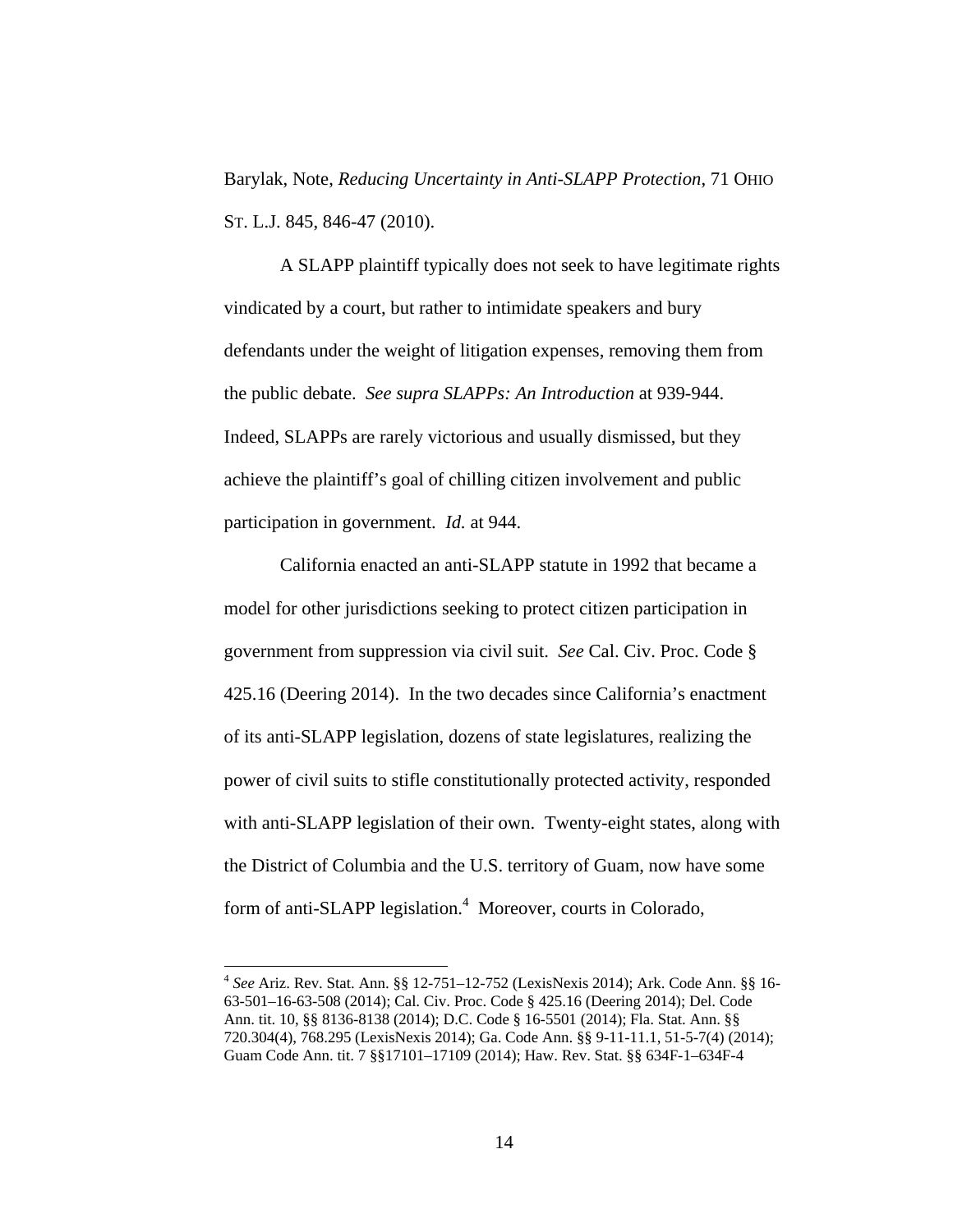Connecticut, and West Virginia – states without anti-SLAPP statutes – recognize a common-law defense to lawsuits that target acts aimed at petitioning the government for action on issues of public importance. *See* 

*Protect Our Mountain Env't v. Dist. Court*, 677 P.2d 1361, 1369 (Colo.

1984) (requiring that plaintiffs meet a "heightened standard" when

evaluating a SLAPP under a defendant's motion to dismiss premised on

First Amendment protection of their activities); *Royce v. Willowbrook* 

*Cemetery, Inc.*, No. X08CV010185694, 2003 WL 431909, at \*2 (Conn.

Super. Ct. Feb. 3, 2003) (identifying the standard in identifying and

dismissing a SLAPP suit to be "objectively baseless in that no reasonable

litigant could realistically expect success on the merits and ... conceal [ing]

an effort to interfere improperly with the defendant's rights"); *Harris v.* 

*Adkins*, 432 S.E.2d 549, 552 (W. Va. 1993) (ruling that the exercise of the

<u> 1989 - Johann Stein, marwolaethau a bhann an t-Albann an t-Albann an t-Albann an t-Albann an t-Albann an t-Al</u>

<sup>(</sup>LexisNexis 2014); 735 Ill. Comp. Stat. Ann. 110/15–110/25 (LexisNexis 2014); Ind. Code Ann. §§34-7-7-1–34-7-7-10 (LexisNexis 2014); La. Code Civ. Proc. Ann. art. 971 (2013); Me. Rev. Stat. Ann. tit. 14, §556 (2014); Md. Code Ann., Cts. & Jud. Proc. § 5- 807 (LexisNexis 2014); Mass. Gen. Laws Ann. ch. 231, § 59H (LexisNexis 2014); Minn. Stat. Ann. §§ 554.01–554.05 (2014); Mo. Ann. Stat. § 537.528 (2014); Neb. Rev. Stat. Ann. §§ 25-21, 241–25-21, 246 (2014); Nev. Rev. Stat. Ann. §§ 41.637, 41.650–41.670 (LexisNexis 2013); N.M. Stat. Ann. §38-2-9.1 (LexisNexis 2014); N.Y. Civ. Rights Law §§70-a, 76-a (Consol. 2014); N.Y. C.P.L.R. 3211(g) (Consol. 2014); Okla. Stat. Ann. tit. 12, §1443.1 (West 2013); Or. Rev. Stat. Ann. §§31.150–31.155 (West 2014); 27 Pa. Cons. Stat. Ann. §§7707, 8301–8303 (West 2014); R.I. Gen. Laws Ann. §§ 9-33-1–9-33- 4 (West 2014); Tenn. Code Ann. §§4-21-1001–4-21-1004 (2014); Tex. Civ. Prac. & Rem. Code Ann. §§27.001–27.011 (Vernon 2013); Utah Code Ann. §§78B-6-1401–78B-6-1405 (LexisNexis 2014); Vt. Stat. Ann. tit. 12, §1041 (2014); Wash. Rev. Code Ann. §§ 4.24.510–4.24.525 (LexisNexis 2014). In addition, anti-SLAPP bills were introduced in the Michigan and North Carolina legislatures and the U.S. Congress in recent legislative sessions, but none has become law. *See* Citizen Participation Act, H.R. 746, 2011-2012 Leg., Reg. Sess. (N.C. 2011); Citizen Participation Act of 2009, H.R. 4364, 111th Cong. (2009); H.R. 5036, 95th Leg., Reg. Sess. (Mich. 2009).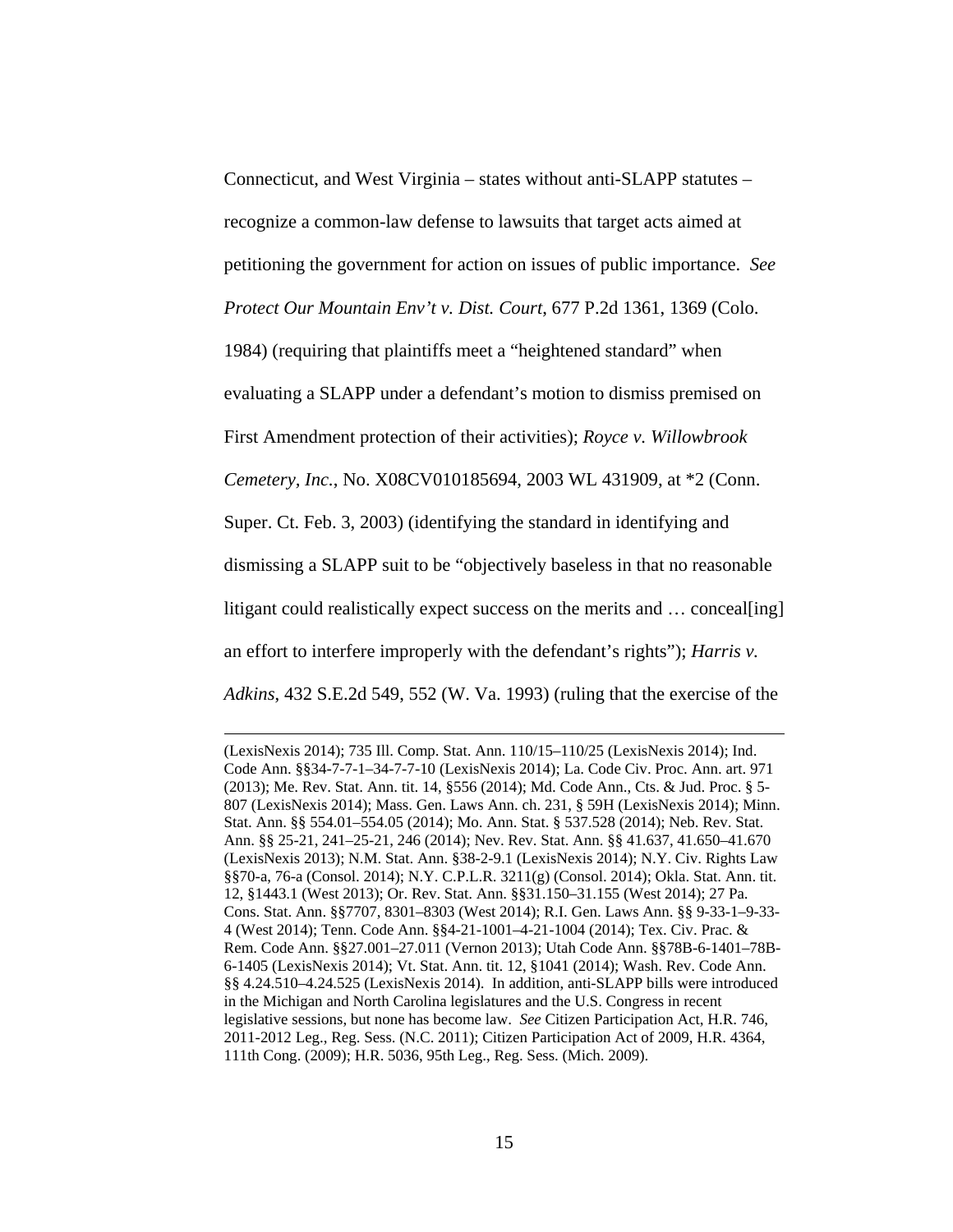constitutional right to petition the government cannot give rise to liability unless a plaintiff can show the defendant acted with actual malice).

 In particular, the scope of protection offered by California's anti-SLAPP law expands the protection to include not just speech aimed at government bodies, but statements made in public forums on matters of public concern. This influence seems to be reflected in Washington's statute. *Compare* Cal. Civ. Proc. Code §425.16(b)(1) (subjecting to the special motion to strike any action "arising from … the [defendant's] right of petition or free speech") *with* RCW 4.24.525(2), (2)(e) (applying to any claim involving "public participation and petition," defined, in relevant part, as any "lawful conduct in furtherance of the exercise of the constitutional right of free speech in connection with an issue of public concern, or in furtherance of the exercise of the constitutional right of petition").

While California's extension of an anti-SLAPP legislative remedy to speech as well as petition activity has been influential, Washington was the first state in the nation to enact anti-SLAPP legislation. Acting in response to a retaliatory lawsuit by a real estate company against a young mother who reported the company's hundreds of thousands of dollars in unpaid taxes, the state legislature passed the Brenda Hill Bill in 1989. *See*  Act of May 5, 1989, 1989 Wash. Sess. Laws 1119 (codified as amended at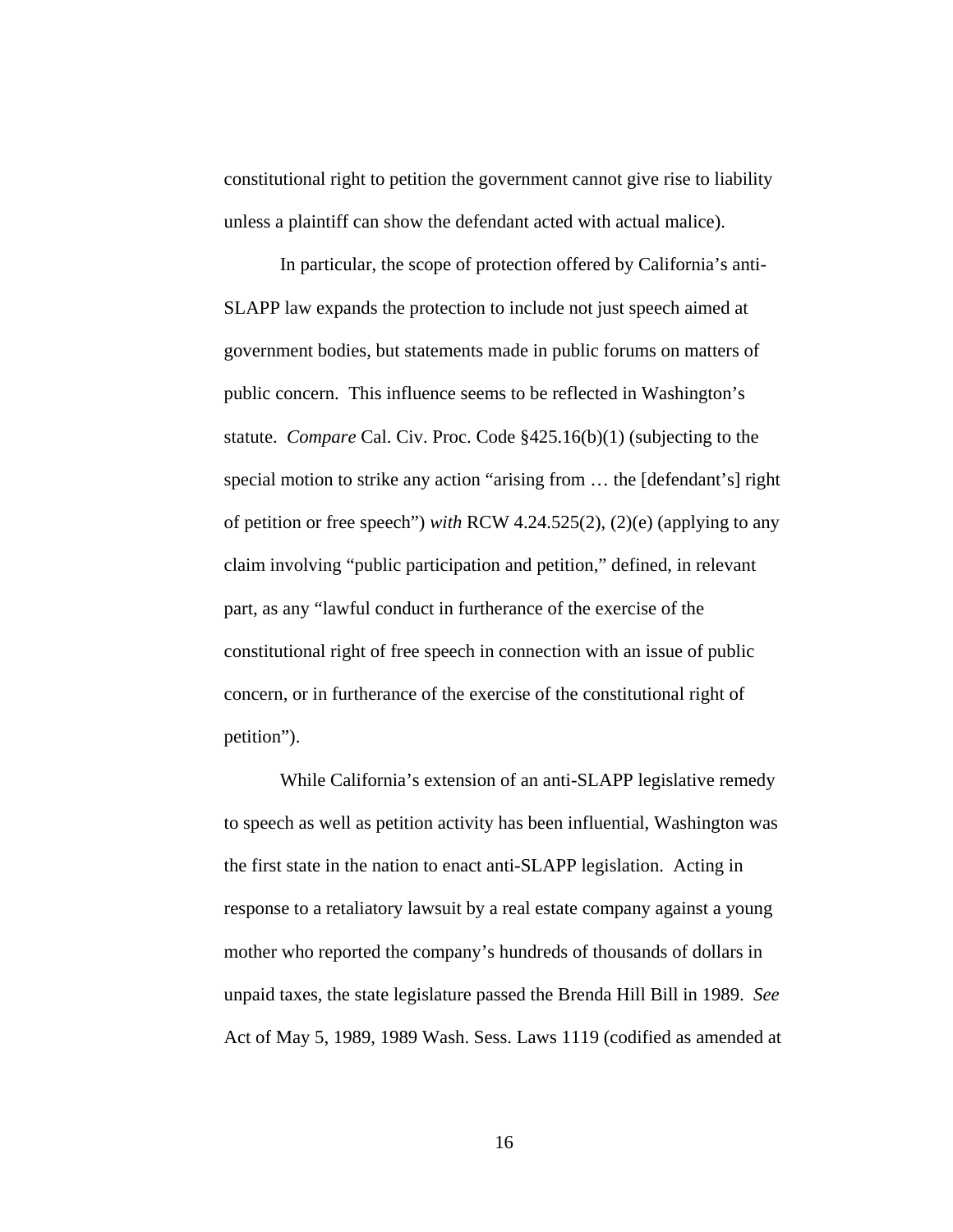RCW 4.24.510 (2014)). This early anti-SLAPP law provided immunity from civil liability to those who "in good faith communicate[]" complaints to a federal, state or local agency "reasonably of concern" to that agency. 1989 Wash. Sess. Laws 1119-20.

While the Brenda Hill Bill did not include a mechanism for the early dismissal of SLAPPs, it did contain a burden-shifting mechanism that would be incorporated into later anti-SLAPP laws. In *Gilman v. MacDonald*, 74 Wn. App. 733 738-39, 875 P.2d 697 (1994), this Court analogized the immunity granted by the Brenda Hill Bill in a defamation case to a common law qualified privilege. This Court held that when a defendant in a defamation suit claims immunity under the statute, "the burden is on the defamed party to show by clear and convincing evidence that the defendant did not act in good faith." *Id.* In effect, the plaintiff was required to show by clear and convincing evidence that the defendant acted with actual malice – "they knew of the falsity of the communications or acted with reckless disregard as to their falsity." *Id.*

Various gaps in the law's protection were corrected, most recently in 2010 with the enactment of RCW 4.24.525. This latest iteration of the state's anti-SLAPP statute has three critical features which allow courts to expeditiously dispose of SLAPPs.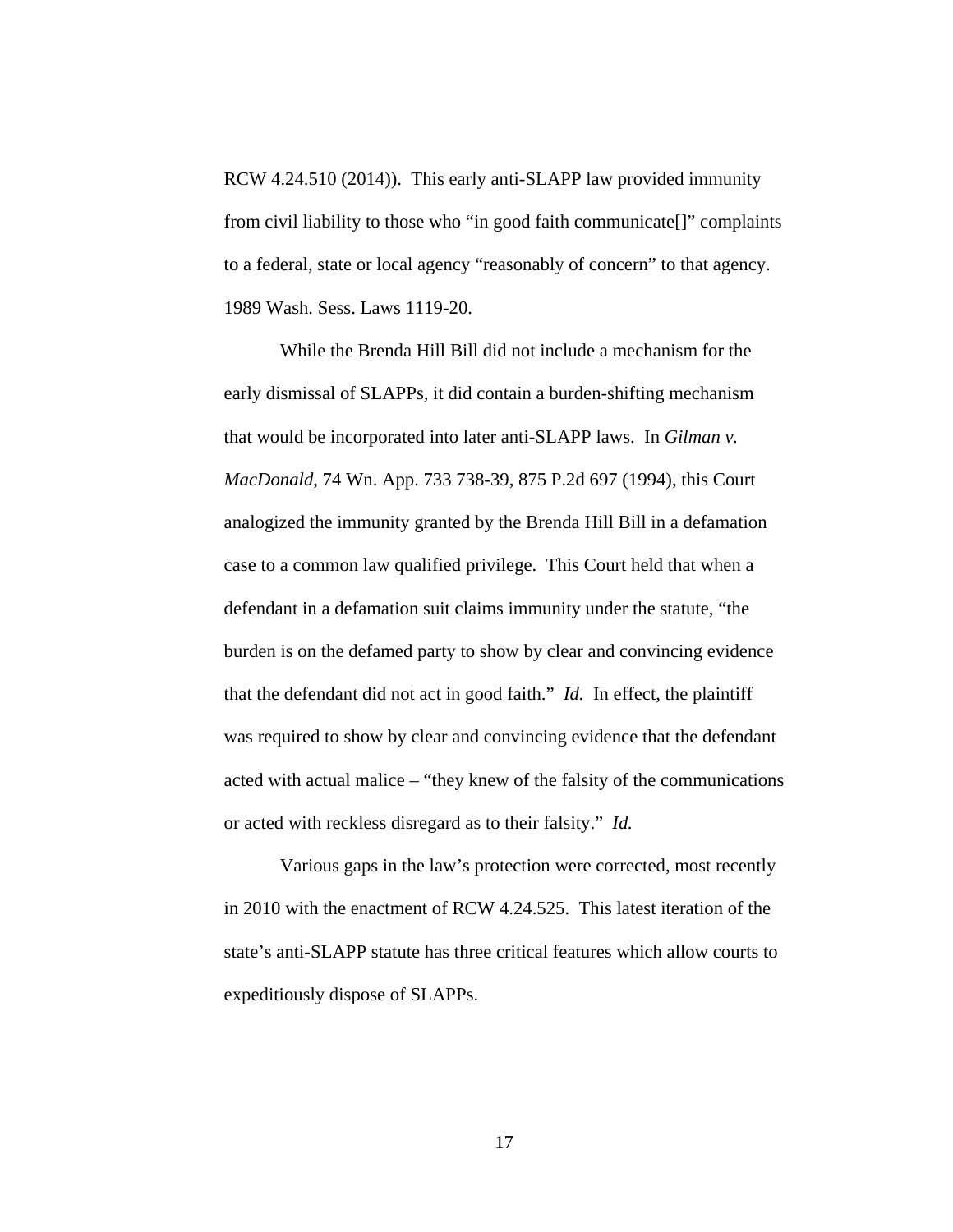First, the law provides for a motion to strike lawsuits arising out of protected speech or petition activity upon an initial preponderance showing by the defendants. The judge will grant the motion to dismiss the complaint unless plaintiffs can show by clear and convincing evidence a probability of success on the merits. RCW 4.24.525(4). Second, a defendant's filing of a special motion to strike triggers a stay of discovery until the court rules on the special motion to strike, although the court may order specified discovery "for good cause shown." RCW 4.24.525(5)(c). Third, service of a special motion to strike the complaint triggers an expedited schedule of judicial review, which the court will hear within 30 days "unless the docket conditions of the court require a later hearing." RCW  $4.24.525(5)(a)$ . The court must then issue its decision within seven days after the hearing. RCW 4.24.525(5)(b). The special motion, discovery stay and expedited review schedule ensures that both the court system and SLAPP defendants have the opportunity to quickly and efficiently dispose of meritless cases before expending resources complying with costly and time-consuming discovery orders and addressing pending motions.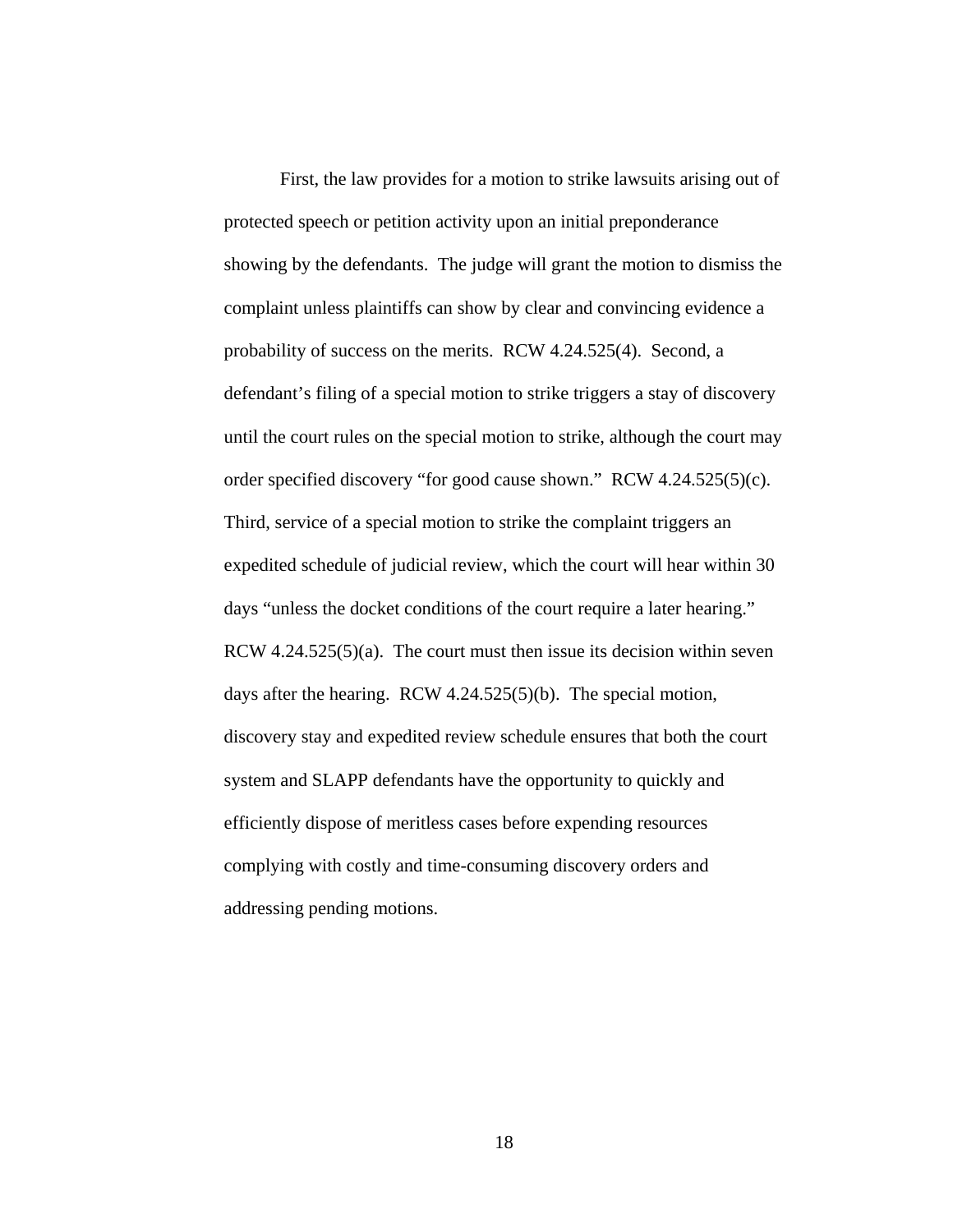## **II. The mechanisms that the statute provides to dispose of meritless SLAPP suits are constitutionally sound.**

The mechanisms in RCW 4.24.525 work in concert to relieve defendants subject to SLAPP lawsuits arising out of constitutionally protected activity from the burdensome financial strain of defending the suit. As states across the country have recognized, anti-SLAPP laws are a judicially efficient means of protecting the rights of speakers and of protecting the misuse of the courts. They do not inhibit the First Amendment rights of plaintiffs because a SLAPP – by definition – is a meritless lawsuit which a plaintiff has no right to bring. Washington's law, and anti-SLAPP laws more broadly, are instead a valuable shield to be used to protect the First Amendment rights of speakers. Petitioner Davis's contentions that the burden-shifting, discovery stay, and feeshifting/sanctions provisions violate his First Amendment rights are without merit and should be rejected.

## **A. RCW 4.24.525's burden-shifting provision does not violate separation of powers or the right of access to the courts.**

*Amici* note that Respondents have ably established the constitutionality of the burden-shifting provision of RCW 4.24.525. We write additionally to emphasize that the requirement of the plaintiff to "establish by clear and convincing evidence a probability of prevailing" in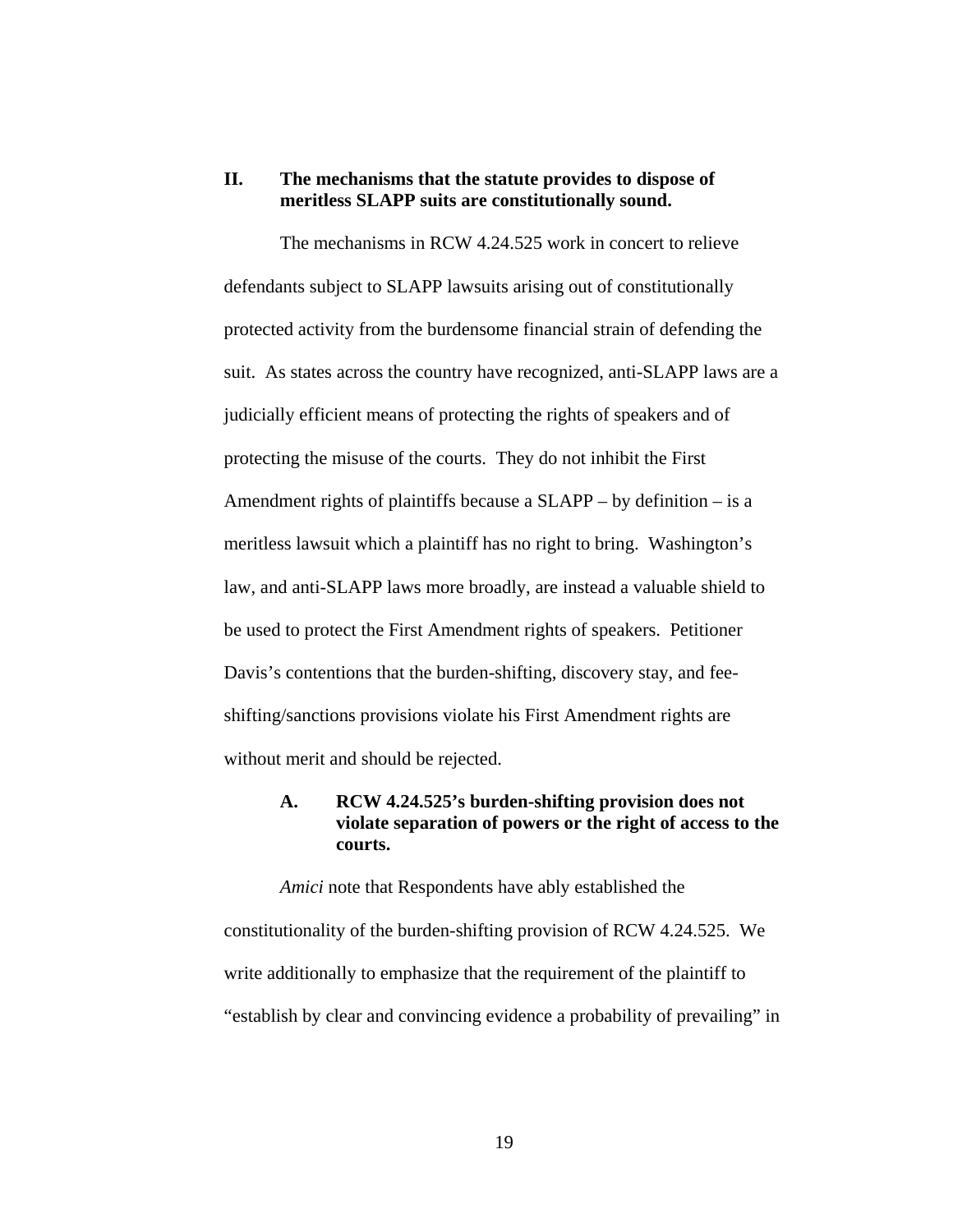order to proceed with the SLAPP suit is not unprecedented. Petitioners make much of the conjunction of the "clear and convincing" and "probability" standards to claim that that provision is both void for vagueness and violates the right of access to courts and trial by jury. Furthermore, the plaintiffs in *Dillon* and *Akrie* argue that the "clear and convincing" standard was unconstitutional because it was too high.<sup>5</sup> On the contrary, both the "clear and convincing" and probability standards are commonly used in the evidentiary standards of other immunities, specifically in the First Amendment realm, to the point where it is not confusing or unconstitutional to use them together, as the Court of Appeals in *Dillon* was able to do and as the Court of Appeals considering this case understood. *See Dillon*, 179 Wn. App. at 86; *see Davis v. Cox*, 180 Wn. App. 514, 546-47, 325 P.3d 255 (2014).

 The important privileges protected by the First Amendment require that a rigorous evidentiary threshold be reached before they can be overcome. The seminal case *New York Times Co. v. Sullivan*, 376 U.S. 254 (1964), established a requirement of "convincing clarity which the

<sup>5</sup> *See* Joint Brief of Dillon and Akrie RE Constitutionality of RCW 4.24.525at 6, *Dillon v. Seattle Deposition Reporters, LLC*, 179 Wn. App. 41, 316 P.3d 1119 (2014), *Akrie v. Grant*, 178 Wn. App. 506, 315 P.3d 567 (2013). It should also be noted that Dillon and Akrie also singled out a statement of the Reporters Committee in the amicus brief filed in that case, stating that because *amici* had stated that RCW 4.24.525 disposes of *weak* cases as early and cost-effectively as possible, *amici* were admitting that the statute barred not only sham cases but non-sham cases that were weak. *See id.* at 12. They misconstrue *amici*'s meaning. *Amici* equate the meaning of "weak" with the meanings "sham" and "meritless."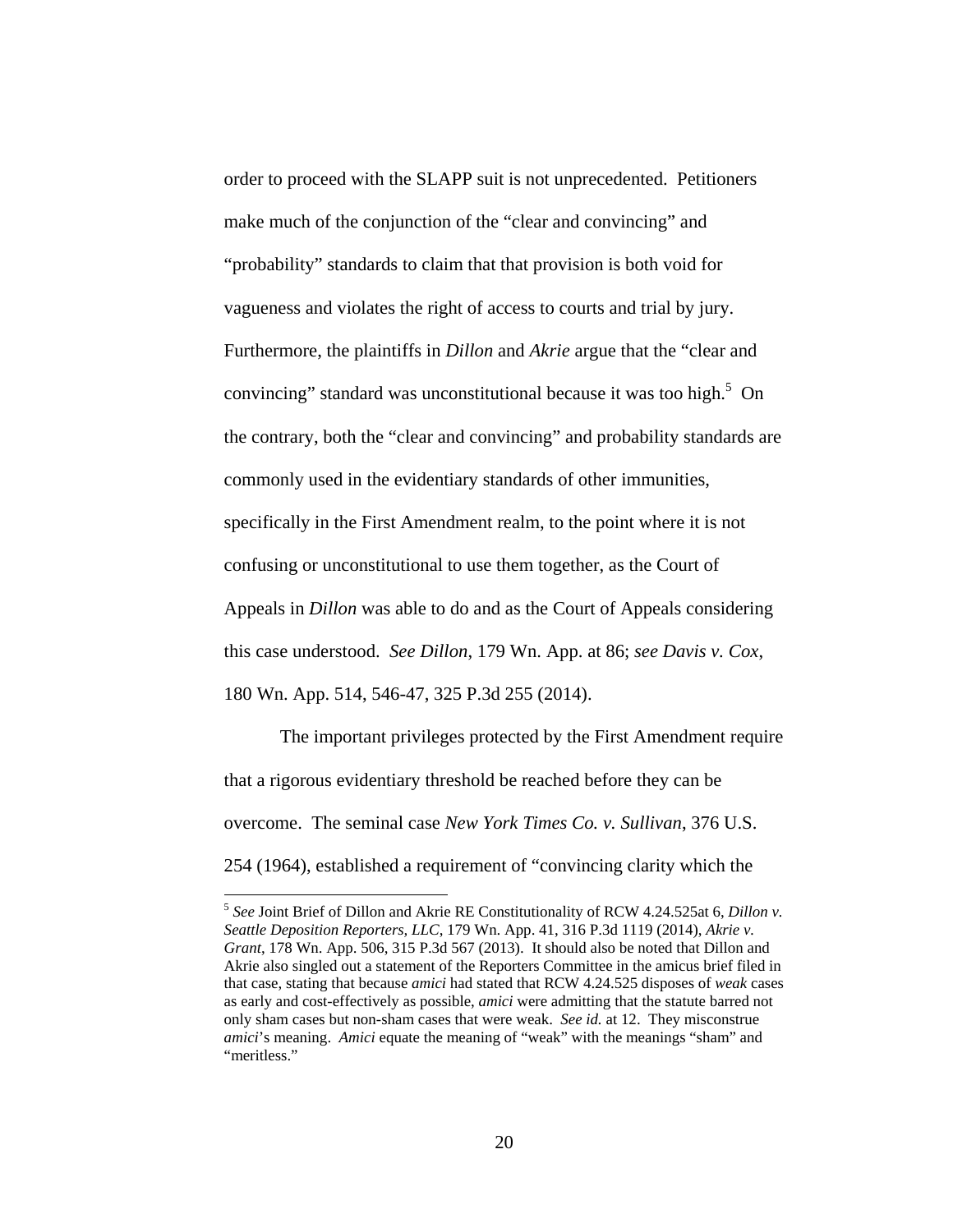constitutional standard demands" before a defamation defendant may be found to have actual malice and therefore be liable. *Id.* at 285-86. Subsequent cases interpreted *New York Times v. Sullivan* to call for "clear and convincing proof" that the defendant acted with knowledge of falsity or reckless disregard for the truth. *See, e.g.*, *Gertz v. Robert Welch*, 418 U.S. 323, 342 (1974). That standard has been applied consistently in federal court and in similar state laws governing defamation ever since. *See, e.g.*, *Herron v. Tribune Pub. Co.*, 108 Wn.2d 162, 169-70, 736 P.2d 249 (1987) (requiring clear and convincing evidence to prove actual malice). There are also many examples of how Washington has adopted the "clear and convincing" standard for laws of its own implicating the First Amendment. One such law is RCW 42.17A.335, which governs liability for sponsoring political advertising made with actual malice. Violation of that section must be proven with clear and convincing evidence. *See* Wash. Rev. Code §42.17A.335 (LexisNexis 2014).

 It is nothing new for legislatures and courts to protect the privileges of the First Amendment by requiring clear and convincing evidence to overturn them. That well-established standard is not difficult for courts to understand even when combined with the "probability of prevailing" standard. RCW 4.24.525 should not be struck down on these grounds.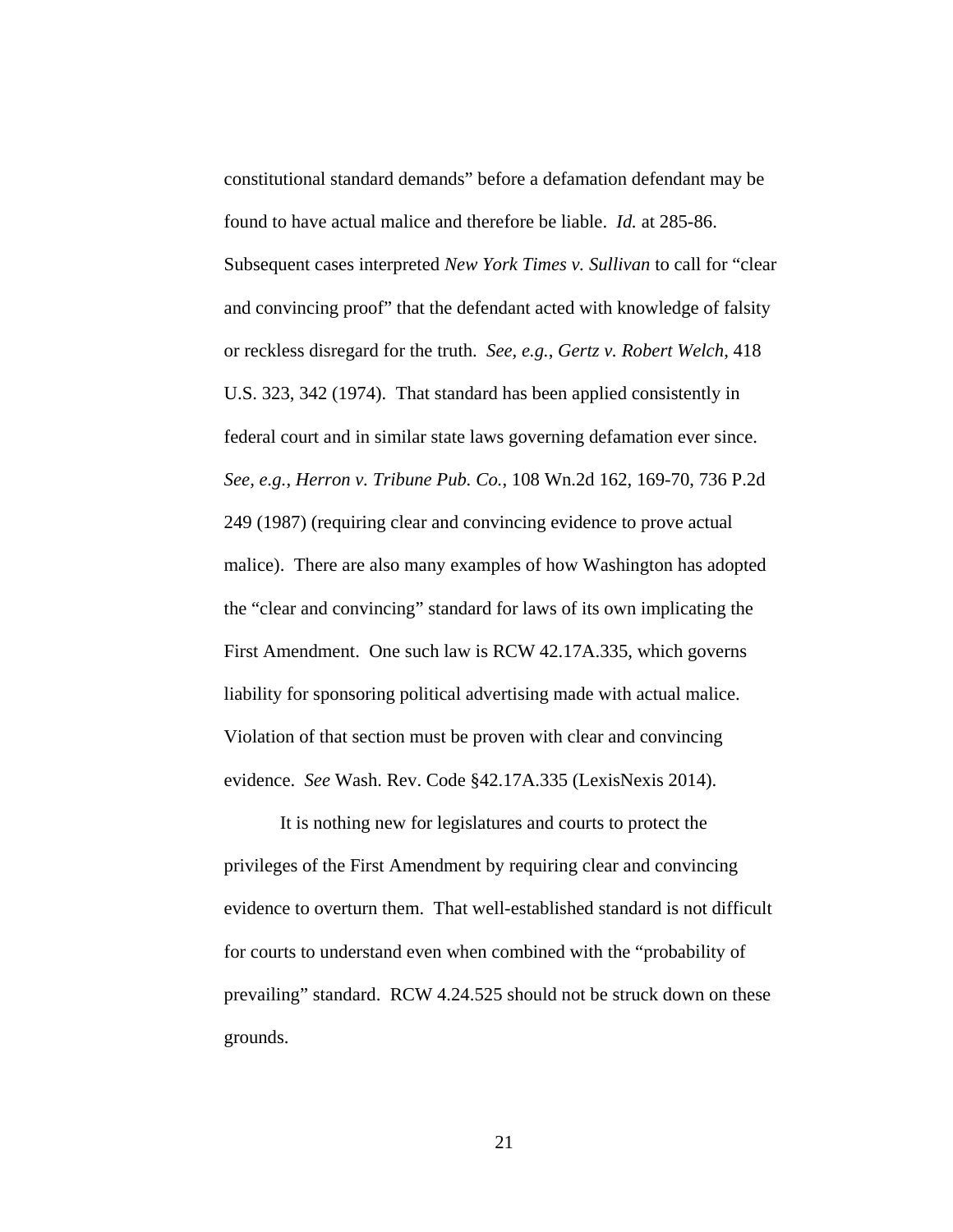## **B. RCW 4.24.525's discovery stay does not infringe the rights of petition or of access to the courts.**

Petitioners' argument rests on the premise that Cox's use of the anti-SLAPP statute forces plaintiff to make a pre-discovery showing of a likelihood of success on its claim by clear and convincing evidence. But this argument is unavailing. The lack of discovery does not necessarily signal denial of a constitutional right. *See State v. Karas*, 108 Wn. App. 692, 32 P.3d 1016 (2001) (rejecting a petitioner's argument that a conviction for violating a protection order violated his procedural due process rights because the order was put in place without discovery). Discovery remains "a party-driven process," *Flores v. Emerich & Fike*, 285 Fed. Appx. 728, 2010 WL 2640625, at \*2 (9th Cir. June 29, 2010), and even a "war of attrition subject to myriad abuses." Frank H. Easterbrook, *Discovery as Abuse*, 69 B.U. L. REV. 635 (1989).

In *Karas*, the Court of Appeals considered the constitutionality of the Domestic Violence Prevention Act, Chapter 26.50 RCW ("DVPA"). The DVPA allowed for a petition for an order for protection in cases of domestic violence. *See Karas*, 108 Wn. App. at 696-98. The petition was required to be accompanied by a sworn affidavit in support. *Id.* After service on the other party, the court would then hold a hearing within 24 days, at which both parties could testify but for which no discovery was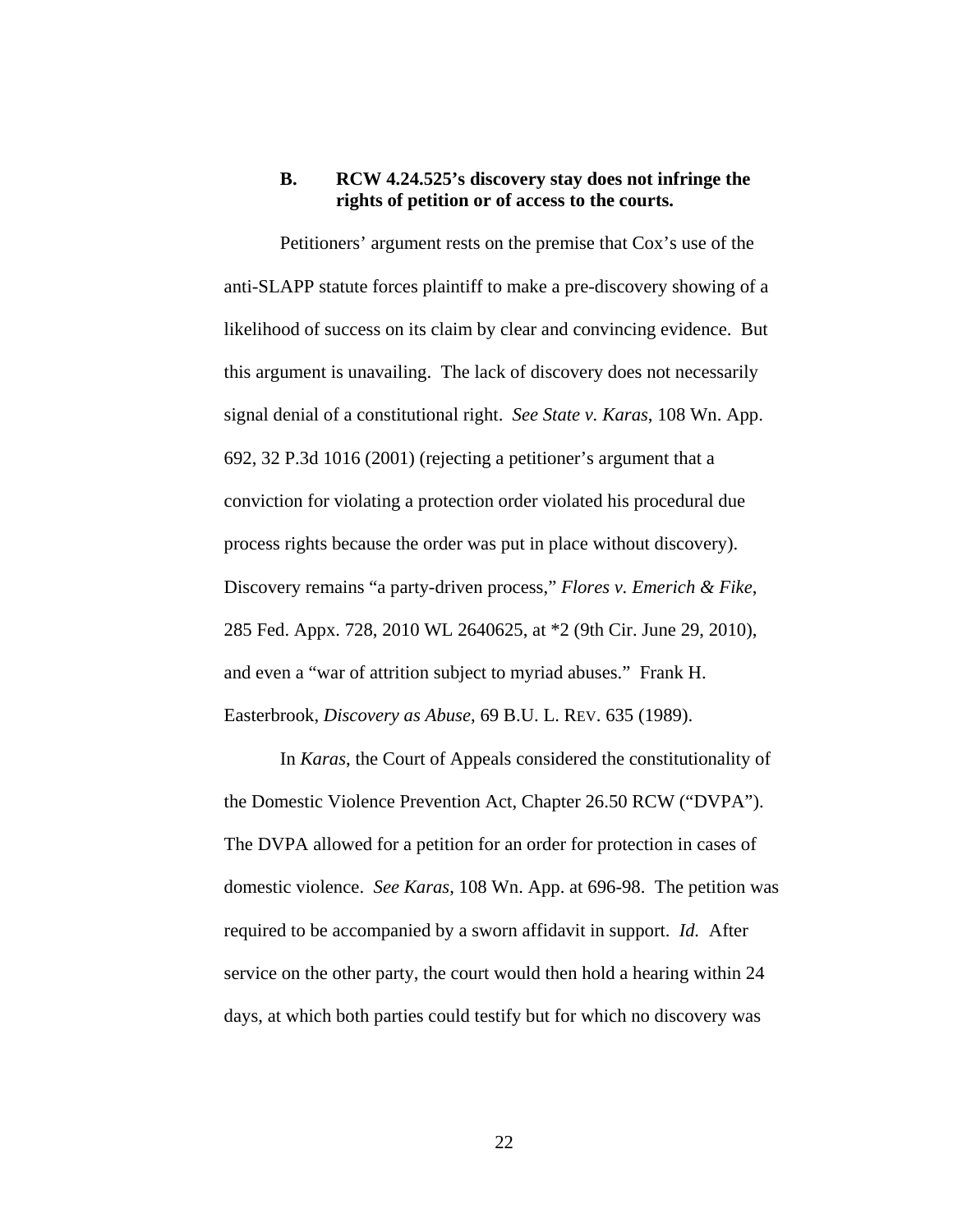provided. *Id.* at 698. The petitioner in *Karas* violated the protection order and was convicted.

The Court of Appeals rejected Karas's argument that the lack of discovery at the petition hearing created a constitutional defect in the protection order which would void his later conviction. *Id.* Initially, the Court noted that nothing in the statute prevented Karas from seeking discovery, although it was not provided for, which is similarly true for the discovery stay in the anti-SLAPP statute. *Compare id.* ("Further, we note that the Act does not preclude a party from seeking discovery"), *with* RCW 4.24.525(5)(c) ("Notwithstanding the stay imposed by this subsection, the court, on motion and for good cause shown, may order that specified discovery or other hearings or motions be conducted."). The Court also looked to the broader social value served by the DVPA: preventing both the violence directly caused in domestic abuse situations, and also the negative secondary effects of alcohol and drug abuse, and juvenile delinquency that are exacerbated by domestic violence. *Karas*, 108 Wn. App. at 698-700. Considering this strong public interest in conjunction with the fact that Karas had been given notice of the order, a hearing wherein he could challenge it, and the right to move for a modification of the order and to appeal, the Court held that the absence of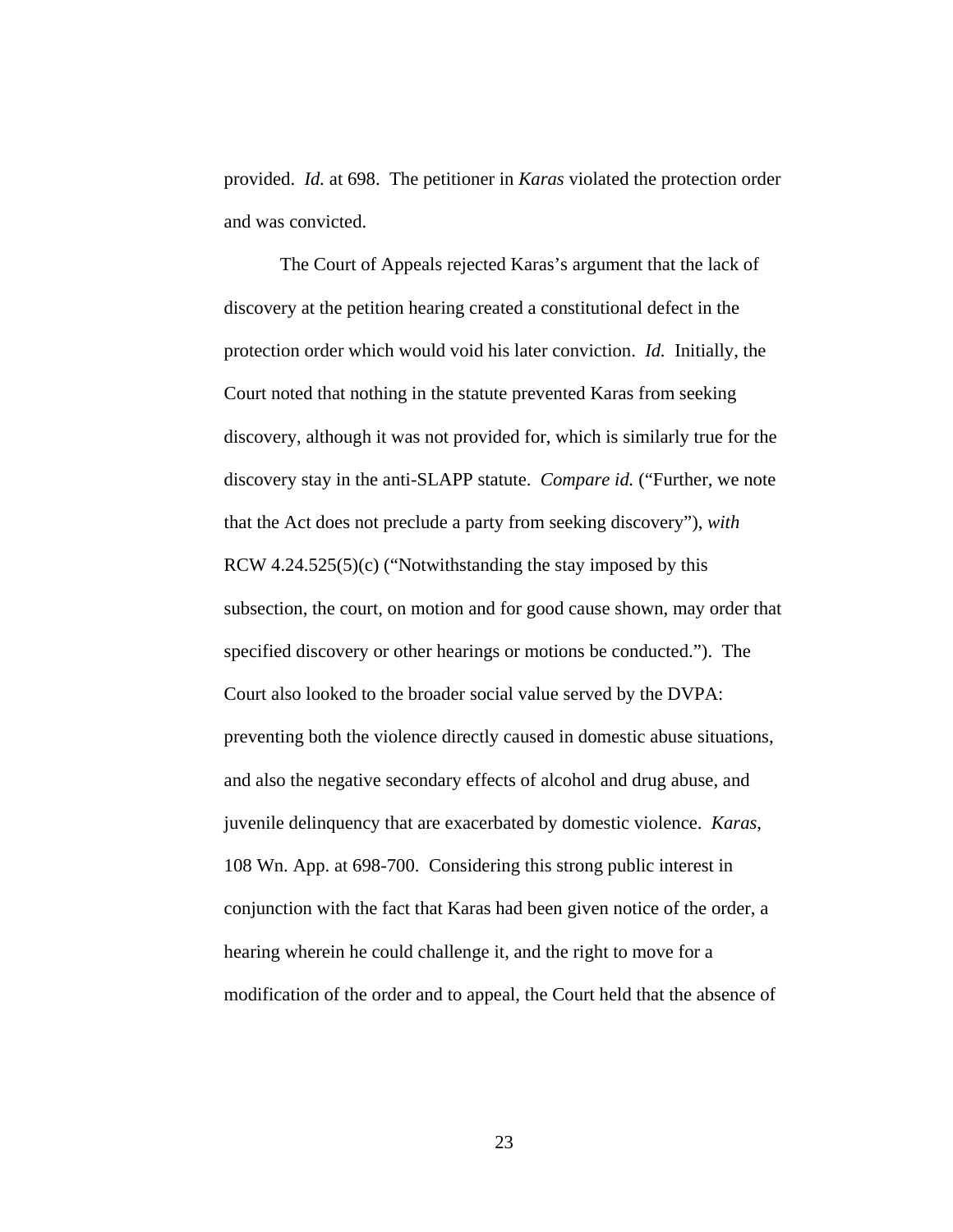discovery was of no concern and did not violate Karas's due process rights. *Id.* at 698-702.

*Karas* is instructive in this case. There, the granting of a protection order imposed a legal duty upon Karas not to enter a residence; violation that legal duty was subject to criminal sanctions. *Id.* at 694. Yet, the Court held that that duty could be constitutionally imposed even absent discovery. Similarly here, it is of no constitutional concern that the anti-SLAPP statute includes a stay of discovery, particularly because the court is granted discretion to allow certain discovery on good cause shown. *See*  RCW 4.24.525(5)(c). Forcing SLAPP plaintiffs to come forth early in the case with evidence to support their claim before the "war of attrition" that is discovery begins does not violate the constitutional rights of a plaintiff. It serves to preserve the rights of the defendant.

# **C. RCW 4.24.525's fee-shifting and mandatory damages provisions do not violate the rights of petition or of access to the courts because there is no right to bring a meritless lawsuit.**

RCW 4.24.525 is a constitutional mechanism for disposing of speech-repressive lawsuits expeditiously and efficiently, created through a validly enacted statute, and the fee-shifting and sanctioning provisions do not violate the First Amendment right to petition. While the right to petition through access to the courts is a core protection of the First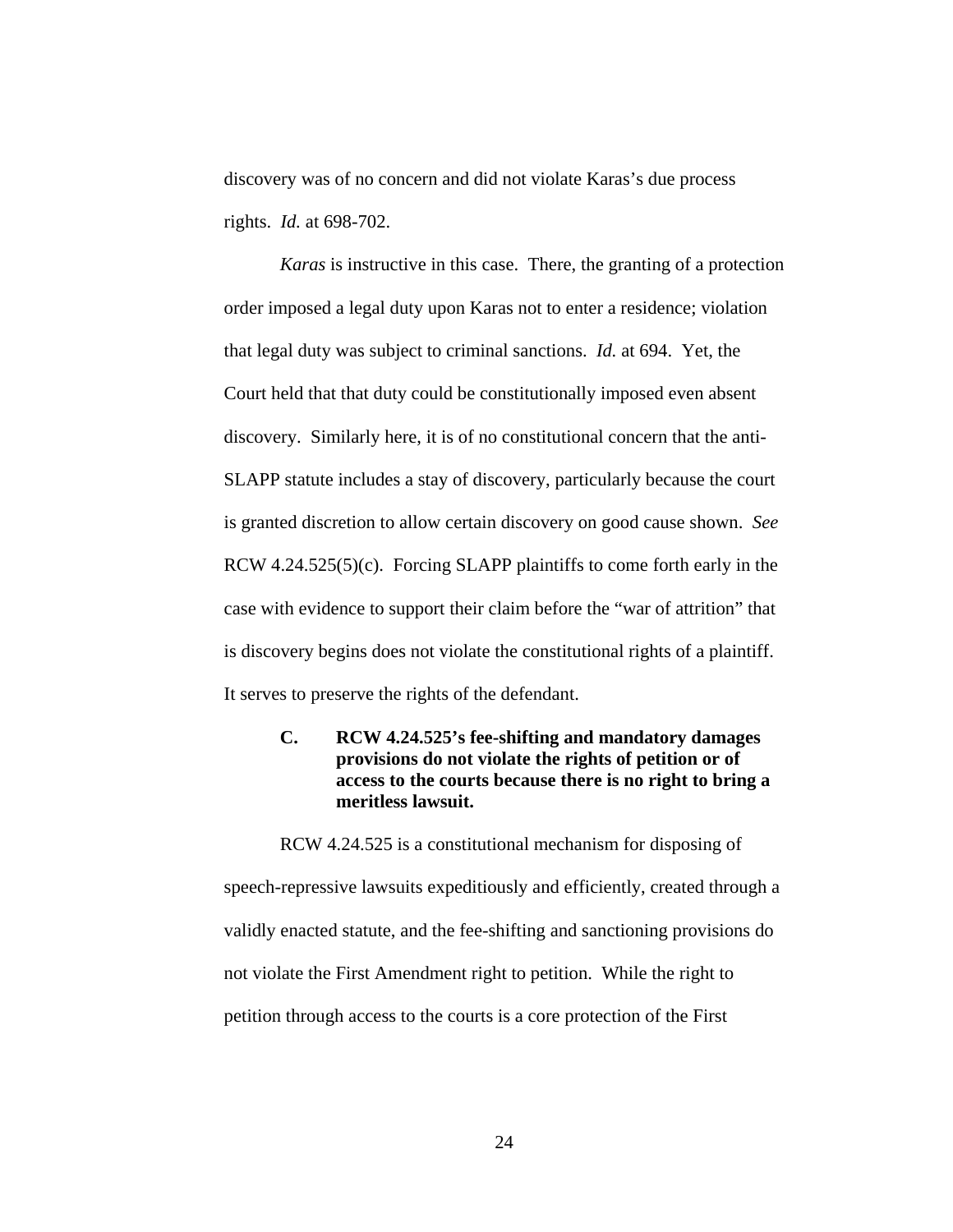Amendment, that right does not go so far as to embrace "illegal and reprehensible practice[s] which may corrupt the…judicial proces[s]." *BE & K Constr. Co. v. NLRB*, 536 U.S. 516, 525-26 (2002) (quoting *California Motor Transport Co. v. Trucking Unlimited*, 404 U.S. 508, 513 (1972)) (internal quotations omitted). The right to file a lawsuit is not absolute, and laws which stiffen the burden of proof in order to weed out meritless suits are constitutional.

 Petitioners assert that RCW 4.24.525 deters plaintiffs from accessing courts and violates their right to petition the government for redress of grievances. In many ways, these alternative constitutional roots are different articulations of the same argument. The constitutional basis for the right of access to courts is multi-dimensional, having been rooted in a number of constitutional provisions.<sup>6</sup> But whatever its constitutional anchor, right of access cases fall into one of two categories, neither of which encompass this case. The first involves "claims that systemic official action frustrates a plaintiff or plaintiff class in preparing and filing suits at the present time." *Christopher v. Harbury*, 536 U.S. 403, 412-13 (2002). These cases involved, for example, financial barriers to prisoners

<sup>6</sup> *See, e.g.*, *Chambers v. Baltimore & Ohio R. Co.*, 207 U.S. 142, 148 (1907) (Privileges and Immunities Clause); *Bill Johnson's Restaurants, Inc. v. NLRB*, 461 U.S. 731, 741 (1983) (the First Amendment Petition Clause); *Murray v. Giarratano*, 492 U.S. 1, 11, n. 6 (1989) (plurality opinion) (the Fifth Amendment Due Process Clause); *Pennsylvania v. Finley*, 481 U.S. 551, 557 (1987) (the Fourteenth Amendment Equal Protection Clause); *Wolff v. McDonnell*, 418 U.S. 539, 576 (1974) (Due Process Clause).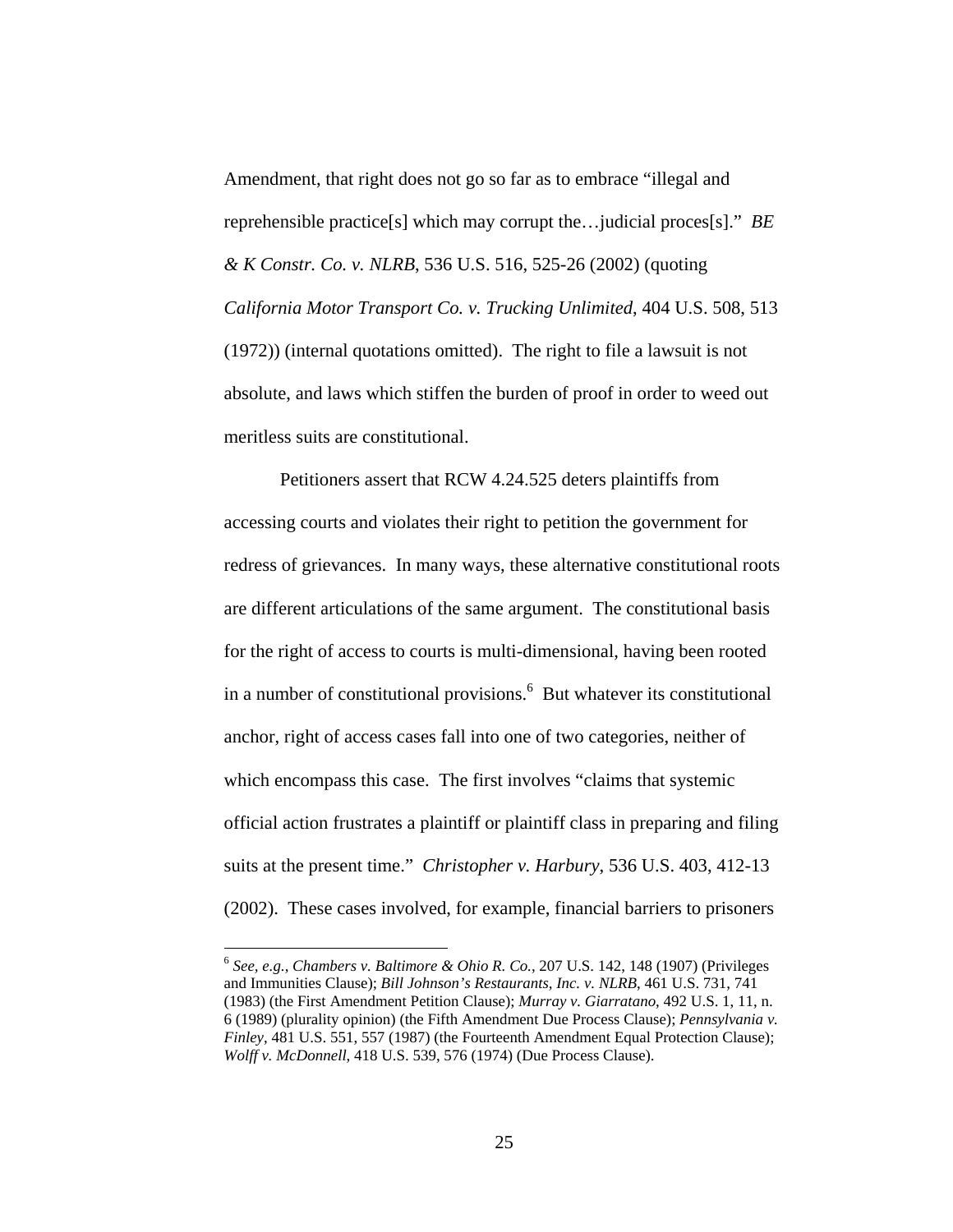or indigents in navigating the legal system. *See, e.g.*, *Smith v. Bennett*, 365 U.S. 708, 713-14 (1961) (filing fees for habeas petitions). The second category includes legal claims which "cannot now be tried (or tried with all material evidence), no matter what official action may be in the future." *Harbury*, 536 U.S. at 413-14. These cases tend to involve official misconduct which impairs a plaintiff's ability to gather evidence for her claim. *See, e.g.*, *Foster v. Lake Jackson*, 28 F.3d 425, 429 (5th Cir. 1994) (public officials' abuse of discovery in civil litigation against them does not violate *clearly established* right for qualified immunity purposes). RCW 4.24.525 falls into neither of these categories.

 To the contrary, the United States Supreme Court has recognized in both the antitrust and labor relations areas that meritless lawsuits are outside the scope of the Petition Clause. *See California Motor Transport Co. v. Trucking Unlimited*, 404 U.S. 508, 511 (1972) (recognizing that the antitrust laws can prohibit anticompetitive "sham" lawsuits); *Bill Johnson's Restaurants, Inc. v. NLRB*, 461 U.S. 731, 743 (1983) (National Labor Relations Board may enjoin a state lawsuit as an unfair labor practice if the litigation lacked a reasonable basis in fact or law). Indeed, the conceptual predecessor of the anti-SLAPP defense is often considered to be antitrust law's *Noerr-Pennington* doctrine. *See* Michael Johnson, *A Better SLAPP Trap: Washington State's Enhanced Statutory Protection*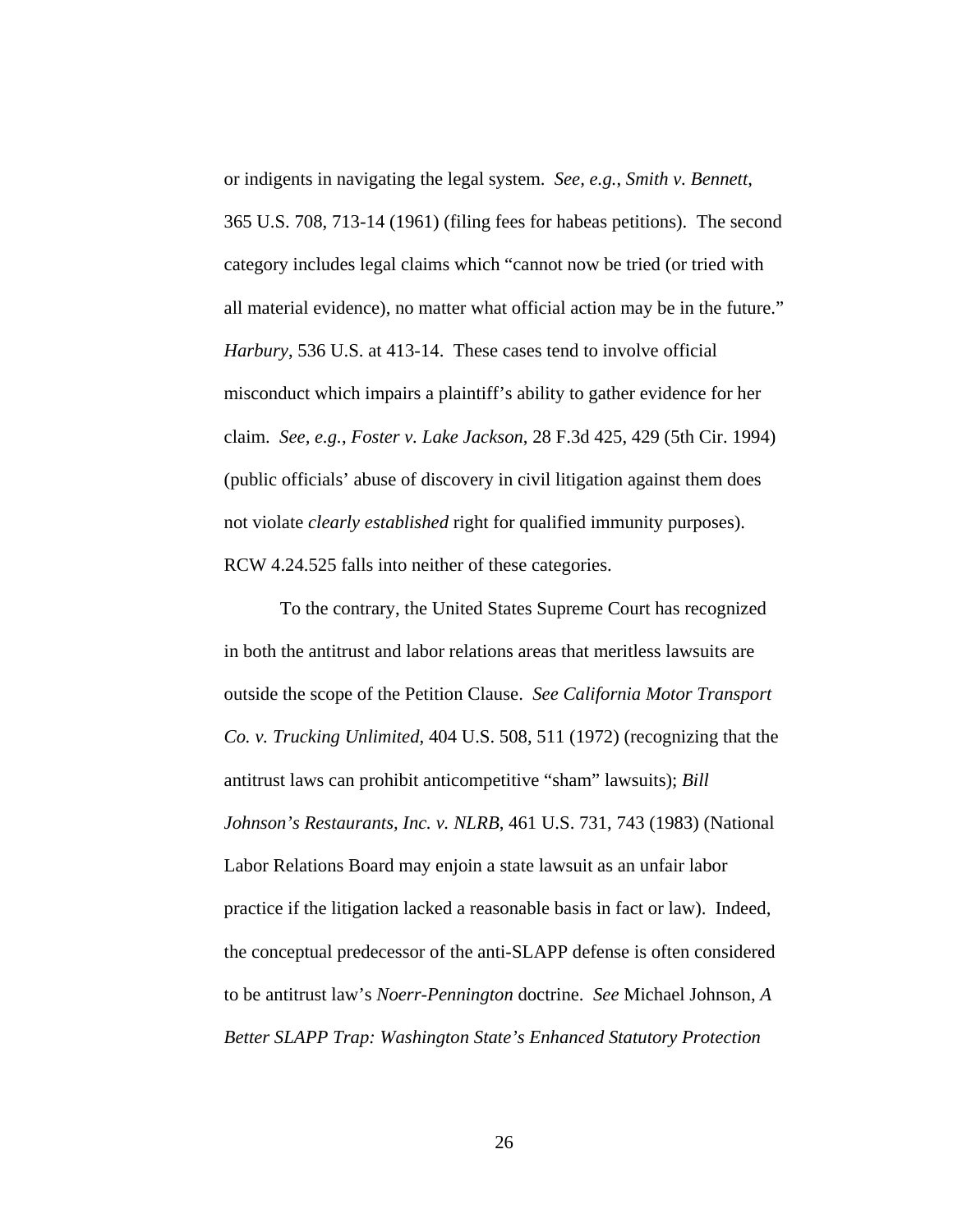*for Targets of "Strategic Lawsuits Against Public Participation"*, 38 GONZ. L. REV. 263, 269-73, 274-75 (2003). In *Eastern Railroad Presidents Conference v. Noerr Motor Freight, Inc.*, 365 U.S. 127 (1961), the Supreme Court declined to find that the Sherman Act prohibited a coalition of railroad companies, enlisting the help of a public relations firm, from lobbying the Pennsylvania legislature to pass legislation which would benefit railroads at the expense of truckers. To do so, particularly absent an indication of congressional intent to apply the antitrust laws to political activity, would implicate the constitutional petition right. *See id.* at 137-38. However, the Court expressly reserved the possibility that a campaign ostensibly aimed at petitioning the government could in fact be nothing more than a "mere sham" to cover anticompetitive activity which the Sherman Act could in fact reach. *Id.* at 144. The holding of *Noerr* was affirmed in *United Mine Workers of America v. Pennington*, 381 U.S. 657, 670 (1965) ("Joint efforts to influence public officials do not violate the antitrust laws even though intended to eliminate competition.").

 The Supreme Court expounded upon the non-absolute nature of the petition once more in *California Motor Transport*, where the Court wrote that the Petition Clause does not necessarily entail immunity from the antitrust laws. 404 U.S. at 513-14. The Court noted that the petition right necessarily includes the right of access to the courts. *Id.* at 612. But the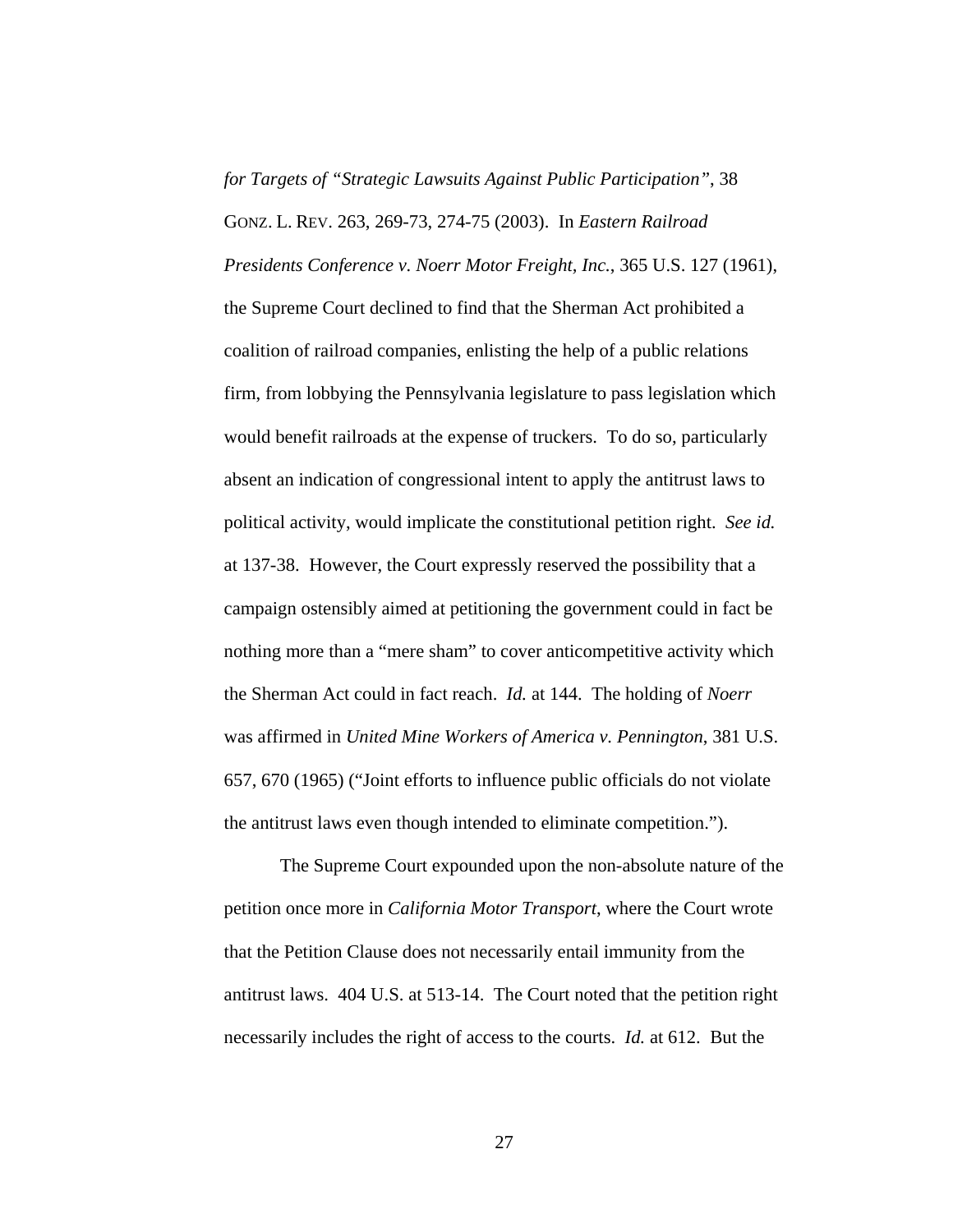Court nonetheless recognized that "First Amendment rights may not be used as the means or the pretext for achieving 'substantive evils' … which the legislature has the power to control." *Id.* at 515 (quoting *NAACP v. Button*, 371 U.S. 415, 444 (1963)) (internal citations omitted). And the Court went further, noting that "[i]t is well settled that First Amendment rights are not immunized from regulation when they are used as an integral part of conduct which violates a valid statute." *Id.* at 514 (citing *Giboney v. Empire Storage Co.*, 336 U.S. 490 (1949)). It does not follow that simply because lawsuits as a general proposition fall within the ambit of the Petition Clause, that there is a parallel protection for *meritless* lawsuits. "Just as false statements are not immunized by the First Amendment right to freedom of speech, baseless litigation is not immunized by the First Amendment right to petition." *Bill Johnson's Restaurants*, 461 U.S. at 743 (internal citations omitted).

 Courts have upheld as constitutional far more drastic limitations on the ability to file a lawsuit than that presented here. California, Texas, and Hawaii have all implemented vexatious litigant statutes, which generally limit the ability to file lawsuits of plaintiffs known to have a history of making frivolous claims. In California, a defendant can move to have a plaintiff declared a vexatious litigant if the plaintiff has, among other things, filed in *propria persona* in the last seven years five lawsuits which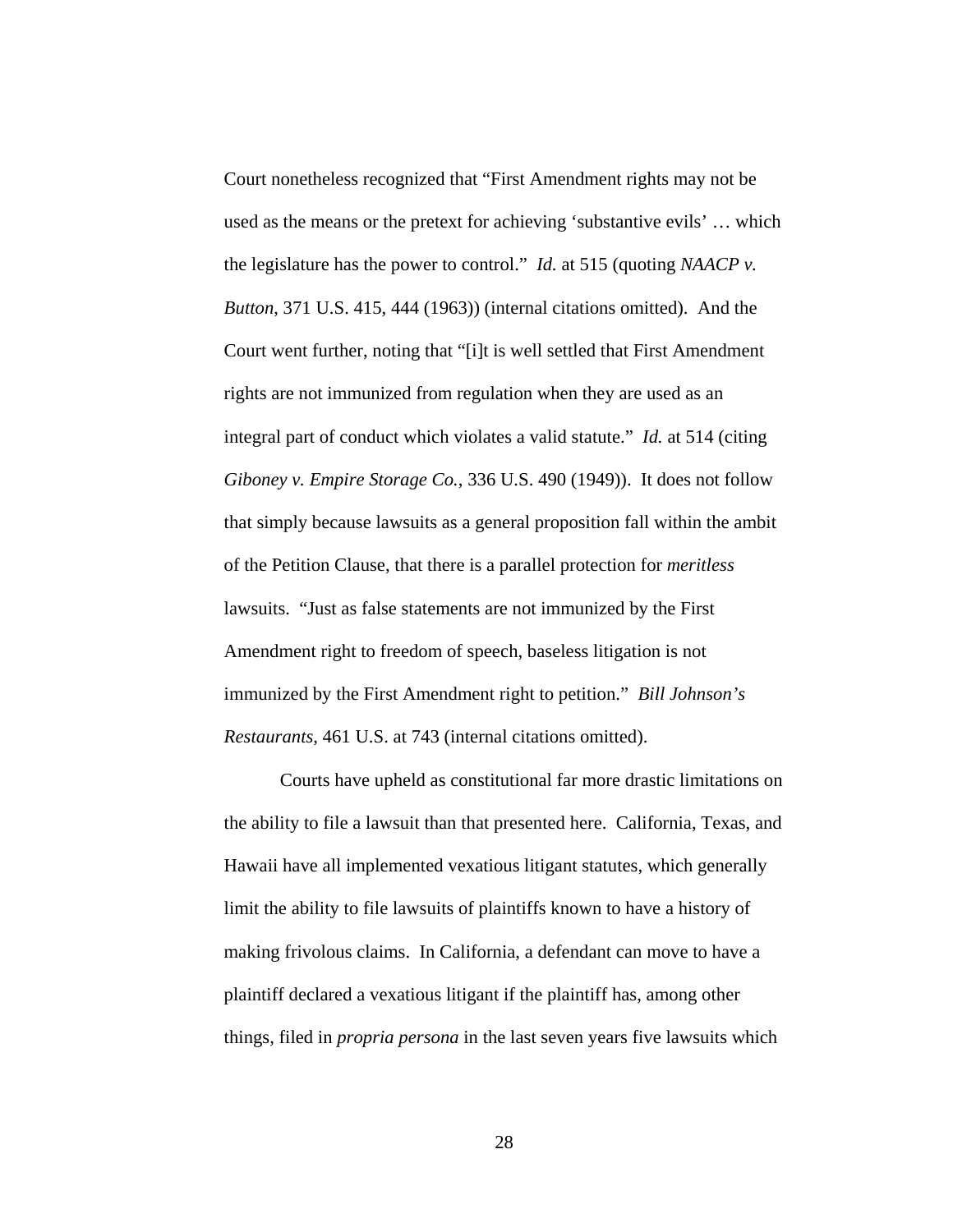have been resolved against him, or unjustifiably remain pending for at least two years without trial or hearing. Cal. Code Civ. Pro. § 391.1(b)(1). If the court determines that a plaintiff is vexatious and that "there is no reasonable probability that the plaintiff will prevail in the [current] litigation," the court "shall" order the plaintiff to provide security in an amount to be determined by the court. *Id.* §391.3. If the plaintiff does not furnish security, the case is dismissed. *Id.* §391.4. The defendant can make this motion "at any time" in the litigation, including prior to discovery. *Id.* §391.1. This law has been held not to violate the right to petition. *See Wolfgram v. Wells Fargo Bank*, 61 Cal. Rptr. 2d 694, 703- 705 (Cal. App. 1997) ("[T]he vexatious litigant statute does not impermissibly 'chill' the right to petition and does not 'penalize' the filing of unsuccessful, colorable suits."). Texas and Hawaii have similar vexatious litigant statutes. *See* Tex. Civ. Prac. & Rem. Code Ann. §§ 11.001-11.104 (2013); Haw. Rev. Stat. Ann. §§634J-1 – 634J-7 (LexisNexis 2014). $<sup>7</sup>$ </sup>

 It should be noted that, if the Court does open the door to challenging Washington's anti-SLAPP law, the standard for examining the law should be whether there is a rational basis for the statute, as it was

 $<sup>7</sup>$  Hawaii's law is in fact arguably more restrictive because it requires that a judge dismiss</sup> a lawsuit with prejudice if the vexatious plaintiff fails to furnish security. Haw. Rev. Stat Ann. §634J-5.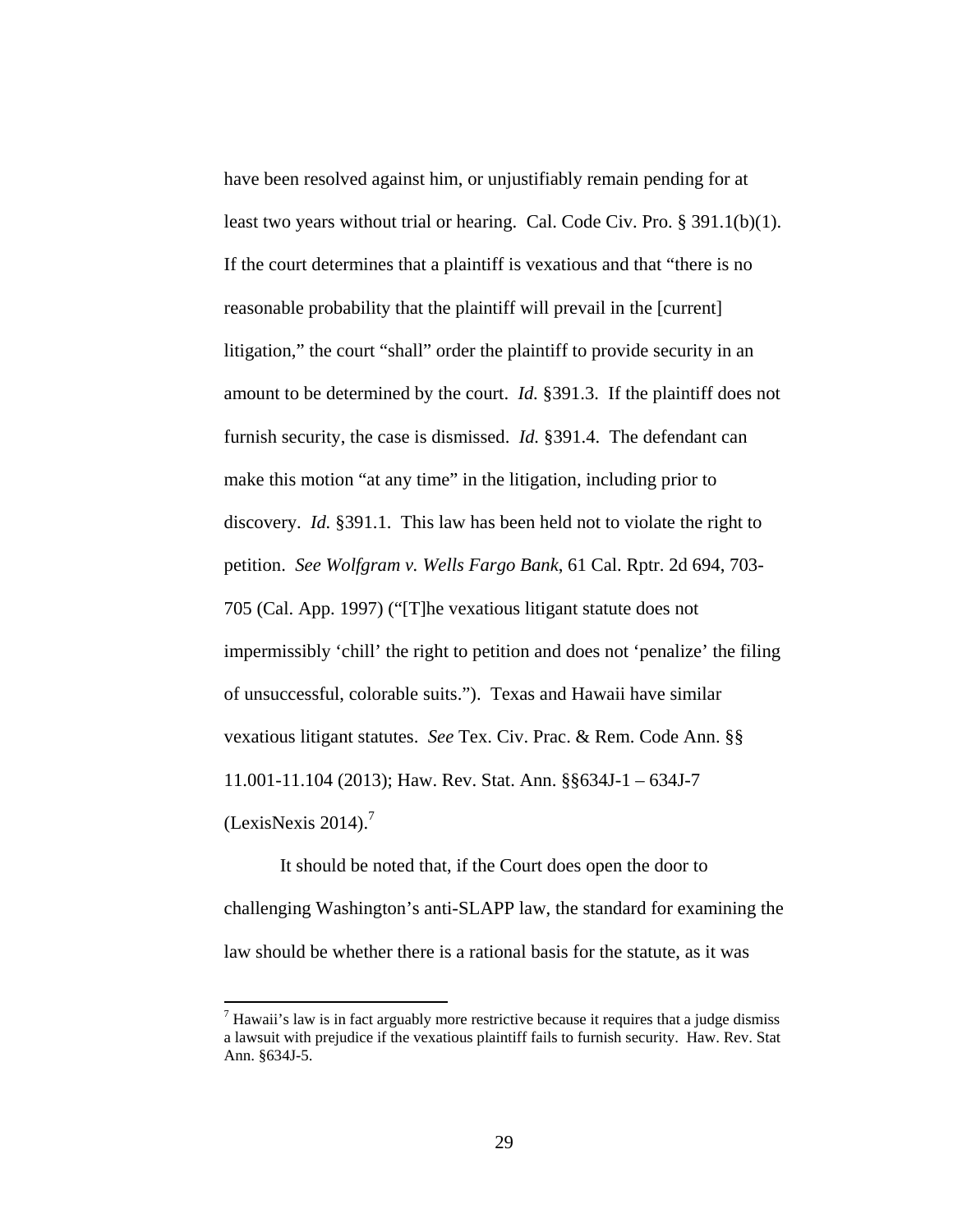when the Ninth Circuit analyzed the California vexatious litigant statute discussed above. *See Wolfe v. George*, 486 F.3d 1120, 1125 (9th Cir. 2007). Contrary to what the Court of Appeals suggested in *Akrie*, 178 Wn. App. at 513 n. 8, the standard should not be strict scrutiny. As this Court has held on numerous occasions, mirroring the United States Supreme Court's standard of review, "[a] law that does not interfere with fundamental rights and liberty interests is subject to rational basis review." *Am. Legion Post No. 149 v. Dep't of Health*, 164 Wn.2d 570, 32 P.3d 1016 (2008) (applying rational basis review to a statute barring smoking in a place of employment). As discussed above, RCW 4.24.525 does not interfere with the right to petition or access to the courts. Nor does it discriminate based on viewpoint — its protections against meritless litigation are content-neutral. This Court has repeatedly held that "[c]ontent-based restrictions on speech are presumptively unconstitutional and are thus subject to strict scrutiny." *See Collier v. City of Tacoma*, 121 Wn.2d 737, 748-49, 854 P.2d 1046 (1993). RCW 4.24.525 is not susceptible to interpretations that it either interferes with fundamental rights or imposes content-based restrictions on speech. Rational basis is the correct standard of review.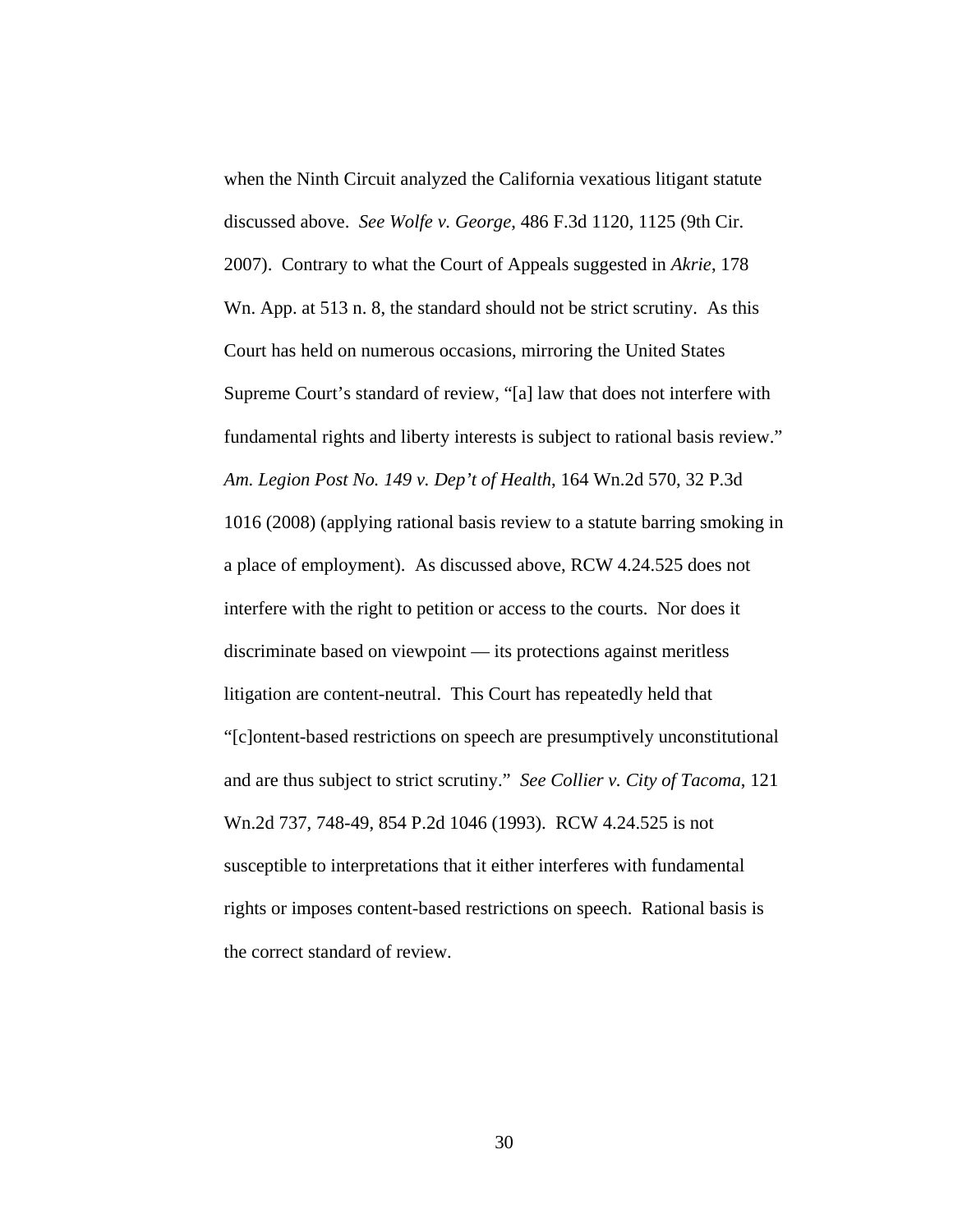### **CONCLUSION**

For the foregoing reasons, *amici* respectfully request that this

Court hold the Washington anti-SLAPP law constitutional.

Respectfully submitted this 5th day of December, 2014.

By: */s/ Jessica L. Goldman* Jessica Goldman, WSBA #21856 Summit Law Group, PLLC */s/ Bruce D. Brown* Bruce D. Brown, D.C. Bar #457317 Executive Director, The Reporters Committee for Freedom of the Press Attorneys for *Amici Curiae*